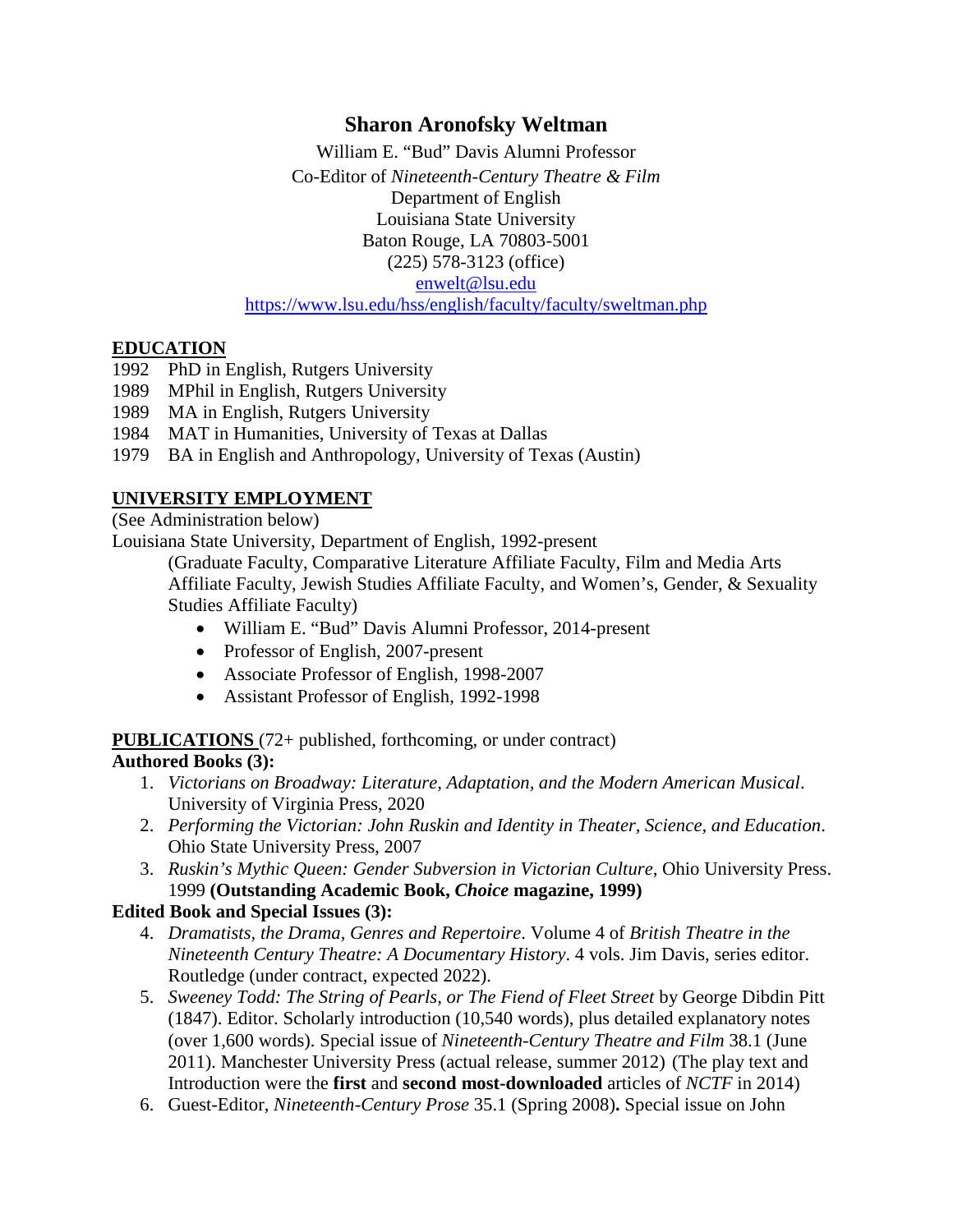Ruskin. Essays by Elizabeth Helsinger, Alison Milbank, David Hanson, Francis O'Gorman, Sara Atwood, Amelia Yeates, Miles Mitchard, Supritha Rajan, Jed Mayer, and George Levine.

### **Articles and Book Chapters (31 + 1 reprint)**:

- 1. "Echoes and Whispers; or, How Elizabeth Polack Helped Emancipate the Jews, One Melodrama at a Time." Special issue edited by Carolyn Williams. *Nineteenth Century Theatre and Film* 48.2 (2021)
- 2. "Dickens and the Musical." *Edinburgh Companion to Dickens and the Arts*. Edited by Juliet John and Claire Wood (University of Edinburgh Press, forthcoming 2021): 8,500 words.
- 3. "Drama and Performance." *Routledge Companion to Victorian Literature*. Edited by Talia Schaffer and Dennis Denisoff. (Routledge, 2019): 43-57.
- 4. "Communities of Production and Consumption." *A Cultural History of Tragedy in the Nineteenth Century*, edited by Michael Gamer and Diego Saglia (London: Bloomsbury Press, 2019): 61-74.
- 5. "Melodrama, *Purimspiel*, and Jewish Emancipation." *Victorian Literature and Culture* 47.2 (2019): 1-41. (**2020 Nineteenth Century Studies Association Best Article Prize**)
- 6. "Melodrama and the Modern Musical." *Cambridge Companion to English Melodrama*. Edited by Carolyn Williams (Cambridge: Cambridge University Press, 2018): 262-276.
- 7. "Adopting and Adapting Dickens since 1870: stage, film, radio, television." *Oxford Handbook to Charles Dickens*. Edited by John Jordan, Bob Patten, and Cathy Waters (Oxford: Oxford University Press, 2018): 738-755.
- 8. "Women Playwrights and the London Stage." *The History of British Women's Writing, 1830-1880*, edited by Lucy Hartley (Palgrave, 2018): 196-211.
- 9. "Theatricality." *Victorian Literature and Culture* 46.3-4 (2018): 913-917.
- 10. "Sex and Gender." *Cambridge Companion to John Ruskin*. Edited by Francis O'Gorman (Cambridge: Cambridge University Press, 2015): 157-179.
- 11. "John Ruskin." *Blackwell Encyclopedia of Victorian Literature*. Edited by Dino Felluga, Linda Hughes, and Pamela Gilbert (London: Blackwell, 2015): 1483-1491.
- 12. "Theater, Exhibition, and Spectacle in the Nineteenth Century," *Companion to British Literature,* edited by Robert DeMaria Jr, Heesok Chang, and Samantha Zacher (London: Wiley Blackwell, 2014): 68-88.
- 13. "1847: *Sweeney Todd* and Abolition." BRANCH (Britain, Representation, and Nineteenth-Century History). Online timeline essays through NINES. 5,400 words. (2013) [http://www.branchcollective.org/?ps\\_articles=sharon-aronofsky-weltman-1847](http://www.branchcollective.org/?ps_articles=sharon-aronofsky-weltman-1847-sweeney-todd-and-abolition) [sweeney-todd-and-abolition.](http://www.branchcollective.org/?ps_articles=sharon-aronofsky-weltman-1847-sweeney-todd-and-abolition) Web.
- 14. "Introduction: George Dibdin Pitt's 1847 *Sweeney Todd*." *Sweeney Todd: The String of Pearls, or The Fiend of Fleet Street.* Special issue of *Nineteenth-Century Theatre and Film* 38.1 (June 2011). Manchester University Press (actual release, August 2012): 1-22.
- 15. "'Can a Fellow Be a Villain All His Life?': *Oliver!*, Fagin, and Performing Jewishness." *Nineteenth-Century Contexts* 33.4 (September 2011): 371-388.
	- a. **–Reprinted** in *Dickens Adapted: Best Essays*, edited by John Glavin (Ashgate, 2012).
- 16. "Boz versus Bos in *Sweeney Todd*: Dickens, Sondheim, and Victorianness." *Dickens Studies Annual* 42 (2011): 55-76.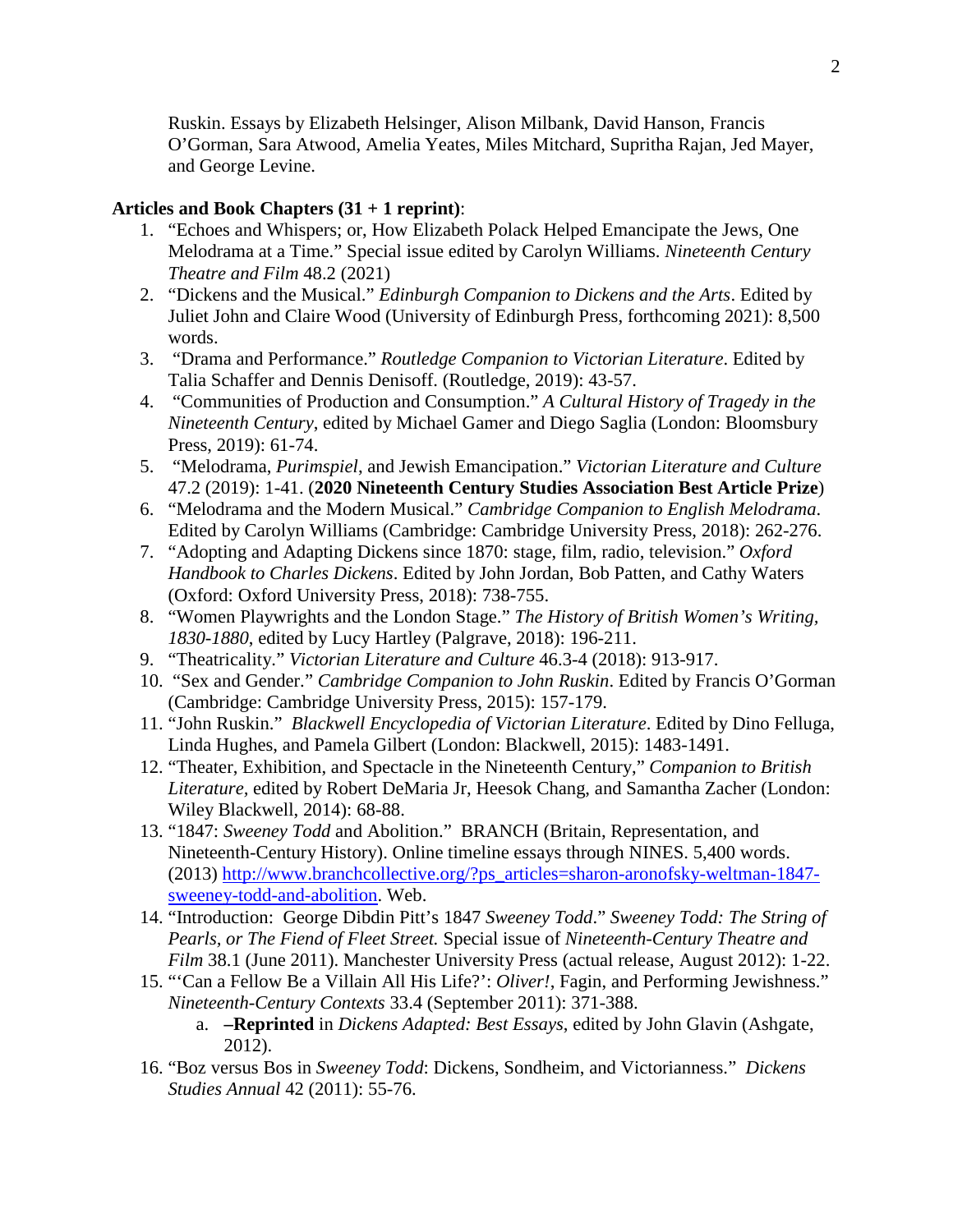- 17. "'Arcadias of Pantomime': Ruskin, Theater, and *The Illustrated London News*." *Victorian Pantomime: A Collection of Critical Essays*. Edited by Jim Davis (London and New York: Palgrave Macmillan, 2010): 41-53.
- 18. "The King and Who? Dance, Difference, and Identity in Anna Leonowens and *The King and I*," *Conflict and Difference in Nineteenth Century Literature*, edited by Dinah Birch and Mark Llewellyn (London and New York: Palgrave Macmillan, 2010): 171-185.
- 19. "Jane *Heir to the Glimmering World*: Cynthia Ozick's Victorian Vision." *Studies in American Jewish Literature* 28 (2009): 3-13.
- 20. "Sondheim's *Sweeney Todd* on Stage and Screen," *Victorian Literature and Culture 37.1* (2009): 301-310.
- 21. "Victorians on the Contemporary Stage." *Journal of Victorian Culture* 13.2 (October 2008): 303-309.
- 22. "Re-Interpreting Ruskin." Special issue of *Nineteenth-Century Prose* 35.1 (my edition; see above). (Spring 2008): 1-12.
- 23. "Victorians on Broadway at the Present Time: Ruskin's Life on Stage." *Functions of Victorian Culture at the Present Time*, edited by Christine Krueger (Ohio University Press, 2002): 79-94.
- 24. "Pantomime Truth and Gender Performance: John Ruskin on Theatre." *Ruskin and Gender*, edited by. Dinah Birch and Francis O'Gorman (London: Palgrave, 2002): 159- 176.
- 25. "Myth and Gender in Ruskin's Science." *Ruskin and the Dawn of Modernism*, edited by Dinah Birch (Oxford University Press, 1999): 153-173.
- 26. "Mythic Language and Gender Subversion: The Case of Ruskin's Athena." *Nineteenth-Century Literature* 52.3 (December 1997): 350-71.
- 27. "'Be No More Housewives, but Queens': Queen Victoria and Ruskin's Domestic Mythology." *Re-making Queen Victoria*. Edited by. Margaret Homans and Adrienne Munich. Cambridge University Press, 1997: 105-122.
- 28. "Female and Maelstrom: The Gender Vortex in Carlyle and Ruskin." *Carlyle Studies Annual* 17 (1997): 91-99.
- 29. "Performing *Goblin Market*," *Essays on Transgressive Readings: Reading over the Lines*. Edited by Georgia Johnston. Lewiston: The Edwin Mellen Press, 1997: 121-143. Invited. **(Kurt Weill Foundation Award Finalist for Best Essay on Musical Theater, 1999**, [http://www.kwf.org/pages/1999-award.html\)](http://www.kwf.org/pages/1999-award.html)
- 30. "Gender and the Architectonics of Metaphor: Ruskin's Pathetic Fallacy in *Ethics of the Dust*," *Prose Studies* 16.2 (1993): 41-61.
- 31. "The Least of It: Metaphor, Metamorphosis, and Synecdoche in Frost's 'The Subverted Flower,' "*The South Carolina Review* 22.1 (1989): 71-78.
- **Annotated Bibliographies (3):**—each includes approximately 28 prose paragraphs of general, section, or sub-section introductions; entries include substantive prose notations
	- 1. "Christina Rossetti." Approximately 11,000 words. Oxford University Press Bibliographies Online. (2011).
		- [http://www.oxfordbibliographiesonline.com/display/id/obo-9780199799558-0059](http://www.oup.com/online/us/obo/?view=usa)
	- 2. "John Ruskin." Approximately 11,000 words. Oxford University Press Bibliographies Online. (2011). [http://www.oxfordbibliographiesonline.com/display/id/obo-](http://www.oxfordbibliographiesonline.com/display/id/obo-9780199799558-0060)[9780199799558-0060](http://www.oxfordbibliographiesonline.com/display/id/obo-9780199799558-0060)
	- 3. "Charlotte Brontë." Co-authored with Doris Raab Frye. Approximately 11,000 words.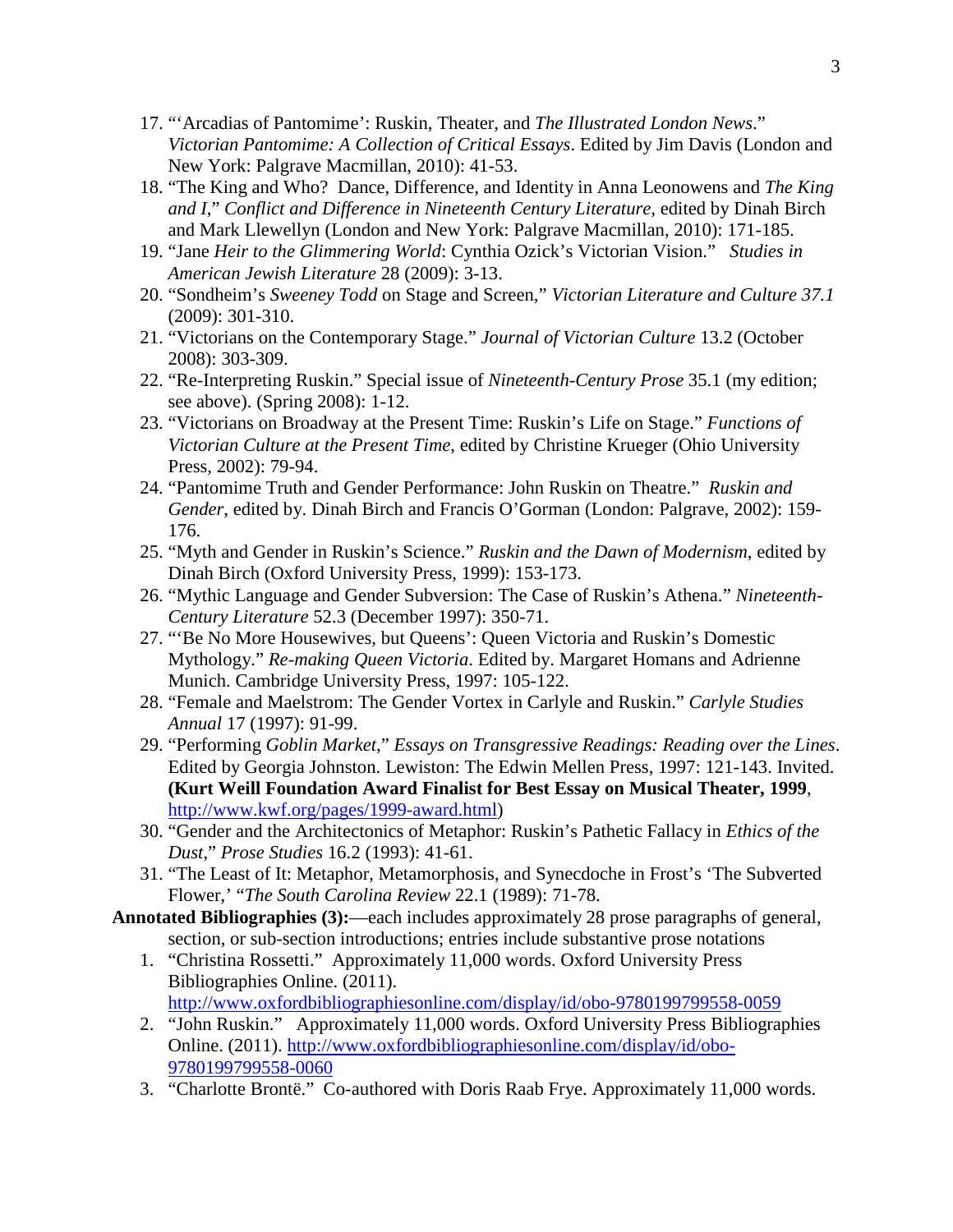Oxford University Press Bibliographies Online. (2011). **Third most-viewed Victorian studies bibliography in 2012 (out of 88 entries).**

[http://www.oxfordbibliographiesonline.com/display/id/obo-9780199799558-0008](http://www.oup.com/online/us/obo/?view=usa)

## **Invited Book Review Essays (6):**

- 1. "Women, Realism, and Power: How the Victorian Actress Says It All." Journal of Victorian Culture (forthcoming 2020). Review essay of Renata Kobetts Miller, *The Victorian Actress in the Novel and on the Stage* (University of Edinburgh Press, 2019).
- 2. "Review." Nineteenth-Century Contexts 41.3 (2019): 341-345. Review essay on Jacky Bratton, editor, Dickensian Dramas: Plays from Charles Dickens, Volume I (Oxford University Press, 2017); and Jim Davis, Dickensian Dramas: Plays from Charles Dickens, Dickensian Dramas: Plays from Charles Dickens, Volume II (Oxford University Press, 2017).
- 3. "Review." *Victorian Studies* 58.4 (2016): 768-771. Review of *Opera in the British Isles, 1875-1918*, by Paul Rodmell, and *The Arts of the Prima Donna in the Long Nineteenth Century*, edited by Rachel Cowgill and Hilary Poriss.
- 4. "New Lives of George Eliot." *Victorians Institute Journal* 41. (2013, pub. 2014): 253- 257. Review essay on Nancy Henry's *The Life of George Eliot* and Kathleen McCormack's *George Eliot in Society: Travels Abroad and Sundays at the Priory*.
- 5. "Identity and Performance on the Nineteenth-Century Stage." *Nineteenth-Century Studies* (2007): 217-222. Review essay on Jeffrey Kahan's *The Cult of Kean*, Deirdre David's *Fanny Kemble: A Performed Life*, Patsy *Stoneman's Jane Eyre on Stage, 1848-1898: An Illustrated Edition of Eight Plays with Contextual Notes*, and Malcolm Andrews's *Charles Dickens and His Performing Selves: Dickens and the Public Readings*.
- 6. "Women, Creativity, and the *Künstlerroman*." *Nineteenth-Century Studies* 18 (2004): 171-3. Review essay on Carol MacKay's *Creative Negativity: Four Victorian Exemplars of the Female Quest*, Linda Lewis's *Germaine de Staël, George Sand, and the Victorian Woman Artist*, and Evy Varsamopoulou's *Poetics of the Künstlerinroman and the Aesthetics of the Sublime*.

## **Short Essays, Interviews, Editorials, Encyclopedia Entries, and On-line Resources (7)**

- 1. "Race, Power, and Performance in *The Mystery of Edwin Drood*." Dickens to Go Web Series. Dickens Project website. Posted July 27, 2020. <https://dickens.ucsc.edu/programs/dickens-to-go/race-power-performance.html>
- 2. 19 Cents Q & A Interview. Nineteenth Century Studies Association Website. Posted May 2020. <https://ncsaweb.net/2020/05/04/sharon-aronofsky-weltman/>
- 3. "Encountering Ruskin." Victorian Web. Posted May 19, 2019. [http://www.victorianweb.org/authors/ruskin/encounters/weltman.html.](http://www.victorianweb.org/authors/ruskin/encounters/weltman.html)
- 4. "*Goblin Market* by Polly Pen and Peggy Harmon." Streaky Bacon: A Guide to Victorian Adaptations. Curated website on adaptations of Victorian literature. <http://www.streakybacon.net/polly-pen-and-peggy-harmons-goblin-market/> (1,000 words). Posted June 24, 2016.
- 5. "Editorial: Investigating Early Film and the Nineteenth-Century Theatre." *Nineteenth Century Theatre and Film* 42.1 (2015, appeared 2016): 119–123.
- 6. "Cynthia Ozick." Translated into French by Adelaide Russo. *Dictionnaire des Créatrices*. Paris: de femmes (2012). 608 words.
- 7. "Introduction to the Victorian Period," PowerPoint for Longman Anthology of British Literature, Vol II (4<sup>th</sup> Edition). Pearson Higher Ed Instructor Resources. Online 2010.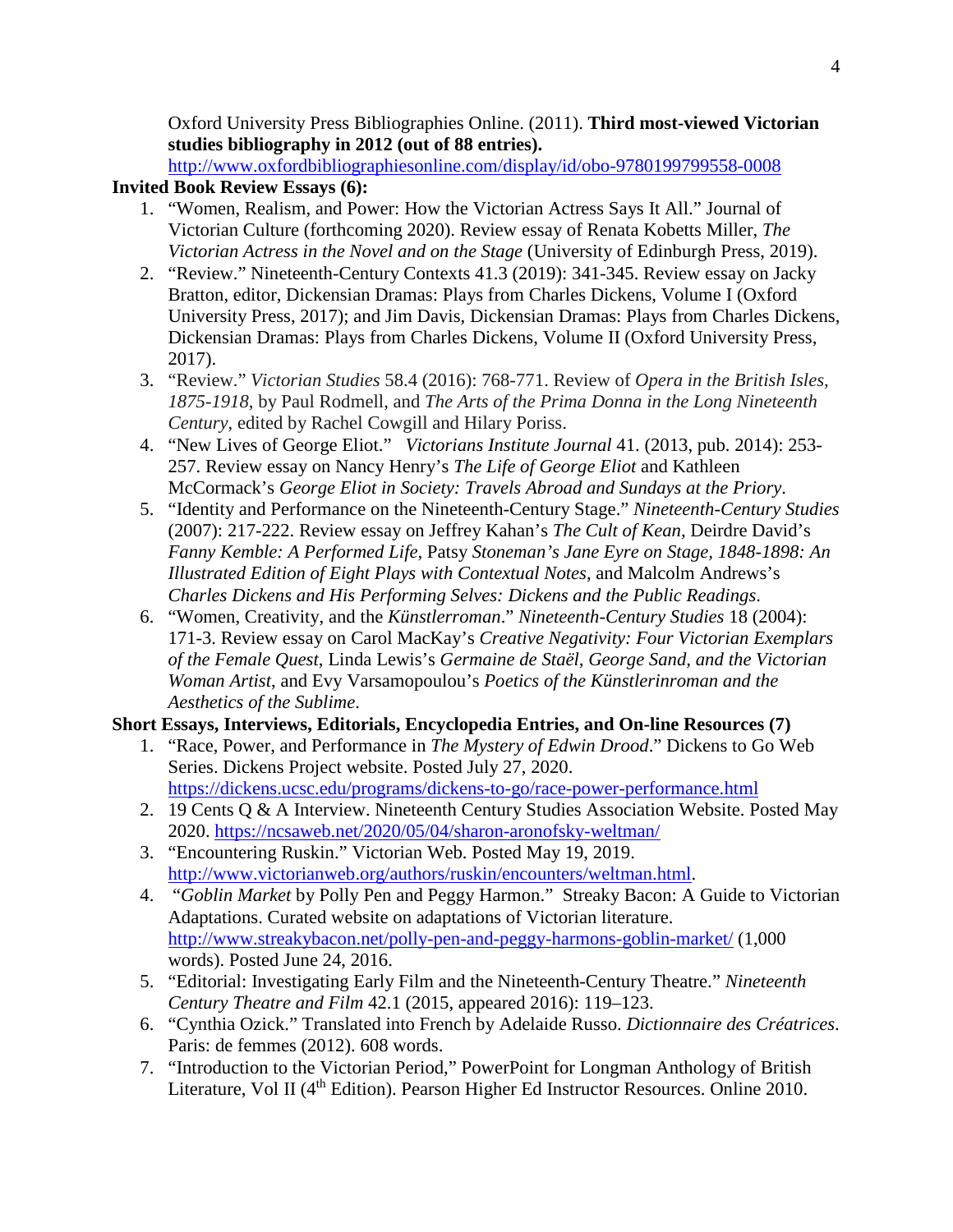8. "Staging Ruskin." *The Pre-Raphaelite Society of the United States Newsletter*. 10 (Spring 2005).

## **Invited Book Reviews (19):**

- 1. Review of Jonathan Hess, *Deborah and Her Sisters: How One Nineteenth-Century Melodrama and Host of Celebrated Actresses Put Judaism on the World Stage* (University of Pennsylvania Press, 2018) in *Victorian Studies* 61.4 (2019): 665-667.
- 2. Review of Sophie Duncan, *Shakespeare's Women and the Fin-de-Siècle* (Oxford University Press, 2016) in *Victorian Studies* 60.4 (Summer 2018): 647-649.
- 3. Review of Nicholas Frankel, editor, *Charles Ricketts, Everything for Art: Selected Writings* (Rivendale Press, 2014) in *ELT: English Literature in Transition, 1880-1920*  58.4 (2015): 574-578.
- 4. Review of Miriam Elizabeth Burstein, *Victorian Reformations: Historical Fiction and Religious Controversy, 1820-1900* (University of Notre Dame Press, 2013) in *Catholic Library World* 85.2 (December 2014): 130.
- 5. Review of Keith Hanley and Brian Maidment, eds., *Persistent Ruskin: Studies in Influence, Assimilation and Effect* (Routledge, 2013) in *Nineteenth-Century Contexts* 36.1 (January 2014): 84-87.
- 6. Review of Marie-Luise Kohlke and Christian Gutleben., eds., *Neo-Victorian Families: Gender, Sexual and Cultural Politics* (Rodopi, 2011) in *Neo-Victorian Studies* 5.1 (2012). Online. [http://www.neovictorianstudies.com/issues/NVS%205-1-](http://www.neovictorianstudies.com/issues/NVS%205-1-10%20Weltman%20Review.pdf) [10%20Weltman%20Review.pdf.](http://www.neovictorianstudies.com/issues/NVS%205-1-10%20Weltman%20Review.pdf)
- 7. Review of Carolyn Williams, *Gilbert and Sullivan: Gender, Genre, and Parody* (Columbia University Press, 2010) in *Nineteenth-Century Contexts* 34. 3 (2012): 1-3.
- 8. Review of Sara Atwood, *Ruskin's Educational Ideals* (Ashgate, 2011) in *Biography* 34.4 (Fall 2011): 729-731.
- 9. Review of *John Ruskin and the Victorian Theatre* by Katherine Newey and Jeffrey Richards. *Romantics and Victorians on the Net* 59-60 (2011). Online. (posted June 2013). <http://www.erudit.org/revue/ravon/2011/v/n59-60/1013289ar.html?lang=en>
- 10. Review of Rachel Teukolsky, *The Literate Eye: Victorian Art Writing and Modernist Aesthetics* (Oxford University Press, 2009) in *Nineteenth-Century Contexts* 33.3 (2011): 291-293.
- 11. Review of Margot K. Louis, *Persephone Rises, 1860-1927: Mythography, Gender, and the Creation of a New Spirituality* (Ashgate 2009) in *Victorian Review* 36.1 (2010): 247- 249.
- 12. Review of Anselm Heinrich, Katherine Newey, and Jeffrey Richards, *Ruskin, the Theatre, and Victorian Visual Culture* (Palgrave, 2009) in *Victorian Studies 52.2* (Winter 2009): 332-334.
- 13. Review of Oliver S. Buckton, *Cruising with Robert Louis Stevenson: Travel, Narrative, and the Colonial Body* (Ohio University Press, 2007) in *The Victorian Web*. (March 2008). Online. http://www.victorianweb.org/authors/stevenson/weltman.html
- 14. Review of Deborah Epstein Nord, ed., *John Ruskin's Sesame and Lilies* (Yale University Press, 2002) in *Journal of Pre-Raphaelite Studies* 12 (Fall 2003): 103-106.
- 15. Review of Giovanni Cianci and Peter Nicholls, eds., *Ruskin and Modernism* (Palgrave, 2001) in *English Literature in Transition, 1880-1920* 45:4 (2002): 75-78.
- 16. Review of Claire Kahane, *Passions of the Voice: Hysteria, Narrative, and the Figure of*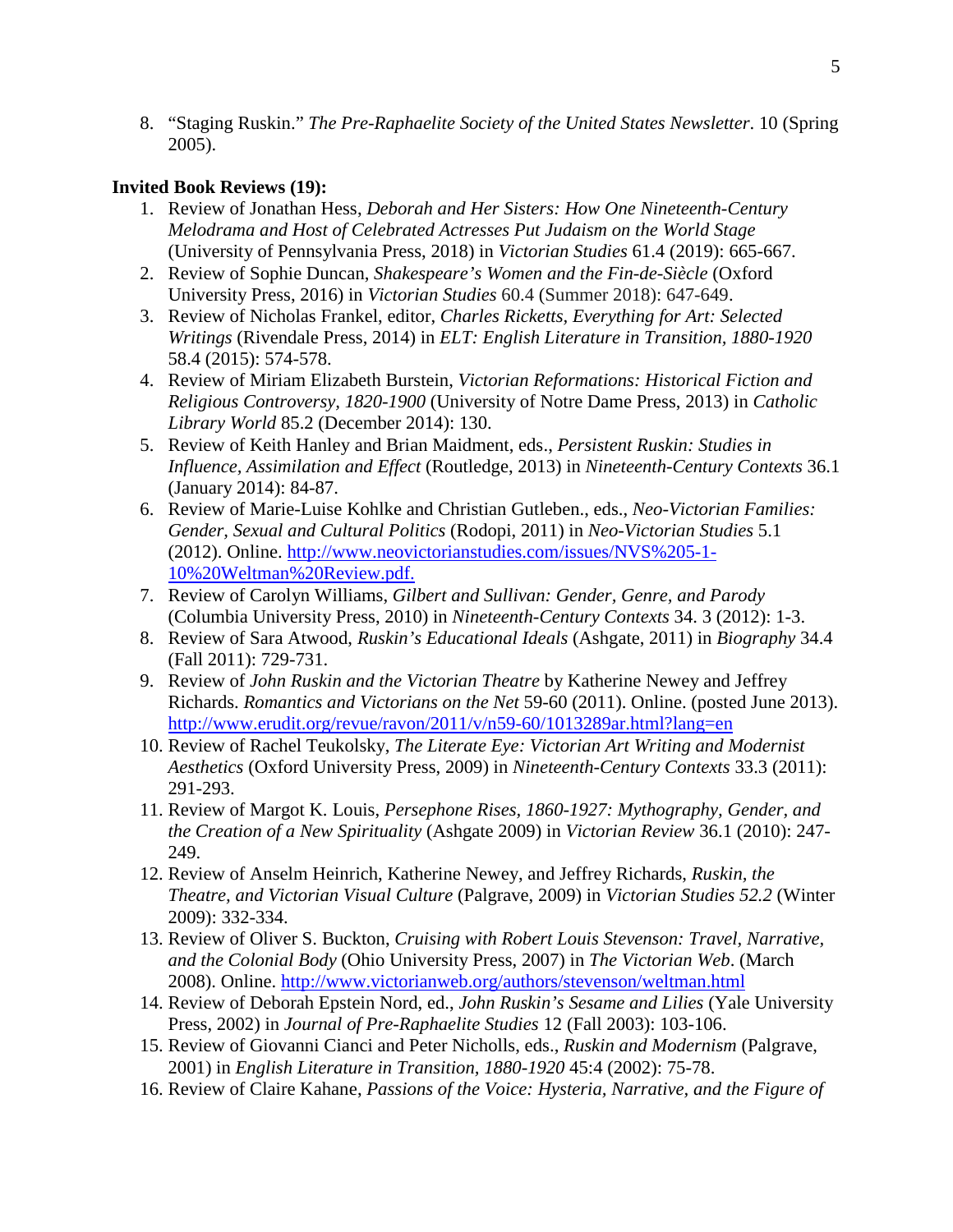*the Speaking Woman, 1850-1915* (Johns Hopkins University Press, 1995) in *The Henry James Review* 20.3 (November 1999): 310-313.

- 17. Review of Lynne Vallone, *Disciplines of Virtue: Girls' Culture in the Eighteenth and Nineteenth Centuries* (Yale University Press, 1995) in *Journal of Pre-Raphaelite Studies* (Spring 1999): 114-117.
- 18. Review of John Ruskin's *Complete Works* on CD ROM, eds. E. T. Cook and Alexander Wedderburn (Cambridge University Press, 1996) in *Victorian Review* 23.1 (1997): 121- 124.
- 19. Review of Sheila Emerson, *Ruskin: The Genesis of Invention* (Cambridge University Press, 1993) in *Victorian Review* 21.1 (1995): 100-102.

### **WORKS IN PROGRESS**

## **Book-length Manuscripts**

- "Elizabeth Polack: British Melodrama and Jewish Emancipation." A book project on the first Anglo-Jewish woman playwright and her cultural, theatrical, and political context and Victorian theatre as commentary on and vehicle for the expanding franchise. Primary materials gathered; book outlined, one chapter fully drafted. Presses have expressed interest.
- "*Sweeney Todd* and Victorian Melodrama: The Forgotten Achievement of George Dibdin Pitt, Britain's Most Prolific Playwright." A book project on the nearly forgotten author of *Sweeney Todd* and *Susan Hopley*. Most primarily research material gathered from archives in UK; book outlined, one chapter fully drafted. Presses have expressed interest.

• Teaching edition of George Dibdin Pitt's *Sweeney Todd*. Presses have expressed interest. **Essay-length projects:**

- "The Littleness of Little Dorrit"
- "Ethics and Ecology in Ruskin and Dickens"
- "Toussaint L'Ouverture, The 'Black Spartacus' on the Melodrama Stage"
- Essay on postmodernism, video art, and *AlienNATION* by Edward Rankus, John Manning, and Barbara Aronofsky Latham

## **SCHOLARLY PAPERS and LECTURES (93)**

### **Invited Academic Keynotes, Lectures, and Plenary Talks (21):**

- 1. "Victorians on Broadway: Melodrama and Gender Performance in *Jekyll and Hyde*." Ballew Lecture. University of Georgia. February 25, 2020.
- 2. "Ethics of the Golden Dustman: Ruskin, 'Crystal Life,' and *Our Mutual Friend*." John Ruskin: Prophet of the Anthropocene. John J. Reilly Center. University of Notre Dame. South Bend, IN. February 7-8, 2020.
- 3. "Echoes and Whispers; or, How Elizabeth Polack Helped Emancipate the Jews, One Melodrama at a Time." Becoming Modern: British and America Melodrama. Plenary. Rutgers University, New Brunswick, NJ, October 25, 2019.
- 4. "'Why These Victorian Views?': How the Modern Meets the Middlebrow in Sculpture, Fiction, and Musical Theater." The Victorians Institute conference. Keynote. Asheville, NC, November 9-10, 2018.
- 5. "The Littleness of Little Dorrit." The Dickens Universe. Keynote. University of California-Santa Cruz, July 16, 2018.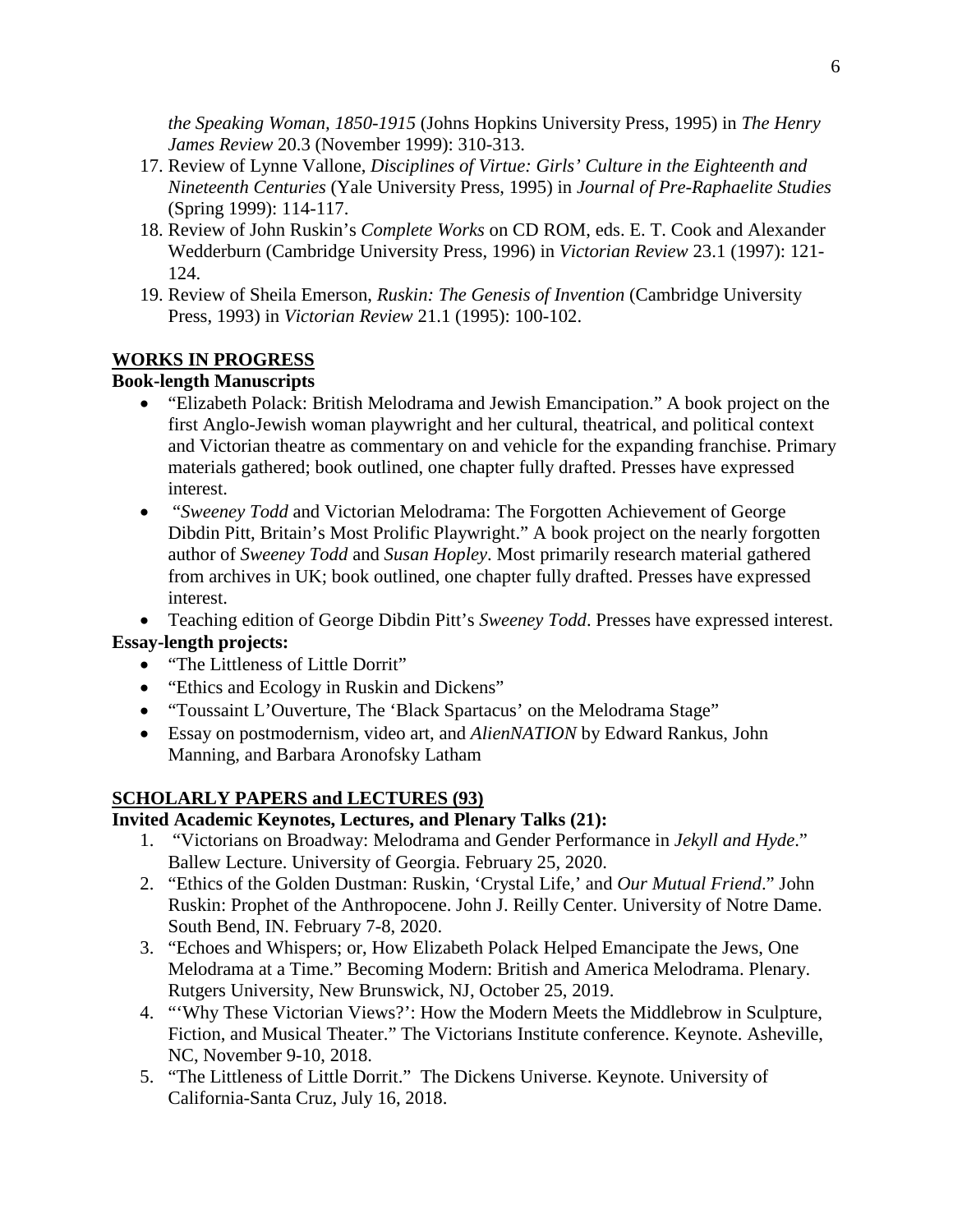- 6. "Victorian Melodrama, Elizabeth Polack, and the East End *Purimspiel*." Lecture. University of Southern California, February 27, 2018.
- 7. "Victorian Melodrama, Elizabeth Polack, and the East End *Purimspiel*." Lecture. Arizona State University. November 1, 2016.
- 8. "Adapting and Performing Dickens." Lecture. NEH Summer Seminar for High School Teachers. "Dickens: *Hard Times* and *A Tale of Two Cities*." Directed by Marty Gould. University of California-Santa Cruz, July 28, 2016.
- 9. "Victorians on Broadway: Inception, Development, and New Research." Postgraduate Master Class Lecture/Discussion. University of London-Royal Holloway. May 11, 2016.
- 10. "Victorian Melodrama, Elizabeth Polack, and the East End *Purimspiel*." Lecture. PAL-FHI Melodrama Symposium. Duke University, February 20, 2016.
- 11. "Adapting Venus." School of Theatre, Performance and Cultural Policy Studies Colloquium: "Adaptation and the Stage in the Nineteenth Century." Plenary. University of Warwick, UK. March 28, 2015.
- 12. "Performing *Drood*: Melodrama, Music Hall, and the Opium Dream Ballet." Lecture. University of Mississippi, November 6, 2014.
- 13. "Sweeney Todds: The Satirical Afterlife of a Victorian Bogeyman." CUNY Victorian Conference: "Bad Victorians." Plenary. New York, NY. May 2, 2014.
- 14. "Performing *Drood*: Parlor Songs and the Opium Dream Ballet." Berkeley Colloquium: "Victorian Performance." Plenary. UC-Berkeley. April 10, 2014.
- 15. "The Meta-*Mystery of Edwin Drood*: Broadway's Victorian Music Hall and What It Means when *You* Decide." Keynote. The Dickens Universe. University of California-Santa Cruz, August 8, 2013.
- 16. "Abolition, Censorship, and Canine Superstars in the First *Sweeney Todd*." Nineteenth-Century British Research Seminar. Lecture. University of Tennessee, October 29, 2012. [http://c19seminar.wordpress.com/2012/10/02/sharon-weltman-presents-abolition](http://c19seminar.wordpress.com/2012/10/02/sharon-weltman-presents-abolition-censorship-and-canine-superstars-in-the-first-sweeney-todd-at-ut-knoxville/)[censorship-and-canine-superstars-in-the-first-sweeney-todd-at-ut-knoxville/](http://c19seminar.wordpress.com/2012/10/02/sharon-weltman-presents-abolition-censorship-and-canine-superstars-in-the-first-sweeney-todd-at-ut-knoxville/)
- 17. "The Culture of Performance and Sweeney Todd: George Dibdin Pitt to Stephen Sondheim." Philosophy and Performance: Art in Modern Society conference. Keynote. University of Notre Dame. April 26-27, 2012.
- 18. "'Tis an Idle Prejudice I Grant'": Representing Race in Pitt's *The String of Pearls*." Politics, Performance and Popular Culture in Nineteenth-Century Britain. Plenary. University of Lancaster, Lancaster, UK. July 7-9, 2011
- 19. "Fagin-omics: *Oliver!* and Performing Jewishness on the Musical Stage." The Herb Furse Memorial Lecture. Keynote. The Dickens Universe. University of California-Santa Cruz, August 5, 2010.
- 20. "'Arcadias of Pantomime': Ruskin, Theater, and Visual Culture." Plenary. Contemporary Issues in Theatre Historiography Conference, University of Birmingham, Birmingham, England, July 6-7, 2007. This conference was part of a three-year project funded by a grant from the Arts and Humanities Research Council (AHRC) of Great Britain.
- 21. "Ruskin and Gender Performance." Ruskin and Gender Symposium at Trinity College, Oxford University, September 22, 1999. Plenary.
- **Invited Public Lecture Series** (13 lectures for Mixed Academic and General Audiences)
	- 1. **Series of 3** lectures around Eugene, Oregon in conjunction with the Eugene Opera's March 2015 performances of Stephen Sondheim's *Sweeney Todd*:
		- a. "Victorians on Broadway: Dickens, Melodrama, & Sondheim's *Sweeney Todd*."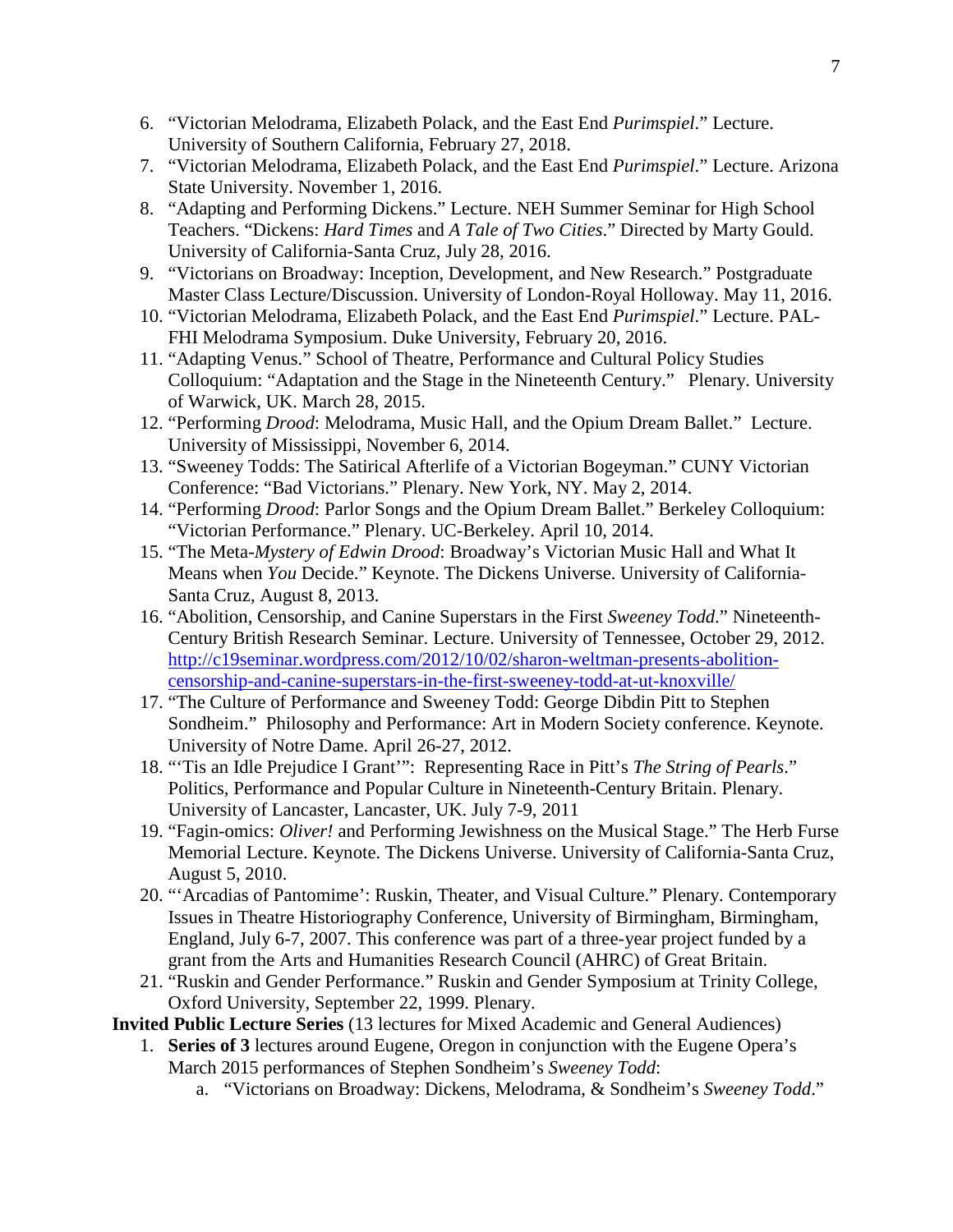Eugene Public Library. March 7, 2015.

- b. "How Fleet Street came to Broadway." Lane Community College. March 10, 2015.
- c. "Abolition, Adaptation, and Canine Superstars in *Sweeney Todd*." University of Oregon, Knight Library. March 11, 2015.
- 2. **Series of 3** book discussions about Charles Dickens sponsored by Louisiana Public Broadcasting, Barnes & Noble, and the Dickens Project Faculty at LSU, at Barnes at Noble in Citiplace, Baton Rouge, LA:
	- a. *Oliver Twist* and its adaptation on Masterpiece Theater, February 26, 2009
	- b. *Little Dorrit* and its adaptation on Masterpiece Theater, April 30, 2009
	- c. *The Old Curiosity Shop* and its adaptation on Masterpiece Theater, May 7, 2009
- 3. **Series of 2** book discussions about Jane Austen, sponsored by Louisiana Public Broadcasting, Barnes & Noble, and the Dickens Project Faculty at LSU, at Barnes and Noble in Citiplace, Baton Rouge, LA:
	- a. *Sense and Sensibility* and its adaptation on Masterpiece Theater April 8, 2008
	- b. *Persuasion*, *Northanger Abbey*, and *Mansfield Park* and their adaptations on Masterpiece Theater, January 29, 2008
- 4. **Series of 5** lecture/discussions "Modern Marvels: Jewish Adventures in the Graphic Novel" at Hill Memorial Library, LSU, **funded by grants from the American Library Association and Nextbook**, Fall 2007
	- a. Will Eisner's *A Contract with God*, September 18, 2007.
	- b. Art Spigelman's *The Complete Maus*, October 2, 2007
	- c. Ben Katchor, *Julius Knipl, Real Estate Photographer*, October 16, 2007
	- d. Harvey Pekar, *The Quitter*, October 30, 2007
	- e. Joann Sfar, *The Rabbi's Cat*, November 6, 2007

### **Conference Papers and Responses (59):**

- 1. "Elizabeth Polack and the Politics of Melodramatization." North American Victorian Studies Association (NAVSA). Vancouver, Canada. November 4-7, 2021.
- 2. "Re-Visualizing *The Echo of Westminster Bridge*: Elizabeth Polack, Antisemitism, and the Toy Theatre." American Society for Theatre Research (ASTR). San Diego, October 29-31, 2021.
- 3. "Visualizing *The Echo of Westminster Bridge*: Elizabeth Polack, Antisemitism, and the Toy Theatre." Embodied Spectatorship and Performance in Theatre and Visual Culture, 1780-1914 Conference. Exeter, UK. December 14-16, 2020.
- 4. "Stage Fire: Ruskinian Dickens and an Ethics of Care." Interdisciplinary Nineteenth-Century Studies Association (INCS). Los Angeles, CA. March 5-9, 2020.
- 5. "Victorian Melodrama and the Challenge of Tragedy." North American Victorian Studies Association (NAVSA). Ohio State University. Columbus, OH. October 17-19, 2019
- 6. "Sweeney Todds: A Theatrical Bogeyman's Satirical Afterlife in Visual Culture." Visuality and the Theatre in the Long Nineteenth Century Conference. University of Warwick. June 27-29, 2019.
- 7. "Musical Mapping: *The Pickwick Papers* from Burletta to Broadway." Mapping Victorian Empires, Cultures, Identities Conference, Co-Sponsored by the Dickens Project, Jerusalem and Haifa, Israel, May 13-16, 2019.
- 8. "Remembering *The Pickwick Papers*: from Burletta to Broadway." Interdisciplinary Nineteenth-Century Studies Association (INCS). Dallas, TX. March 20-24, 2019.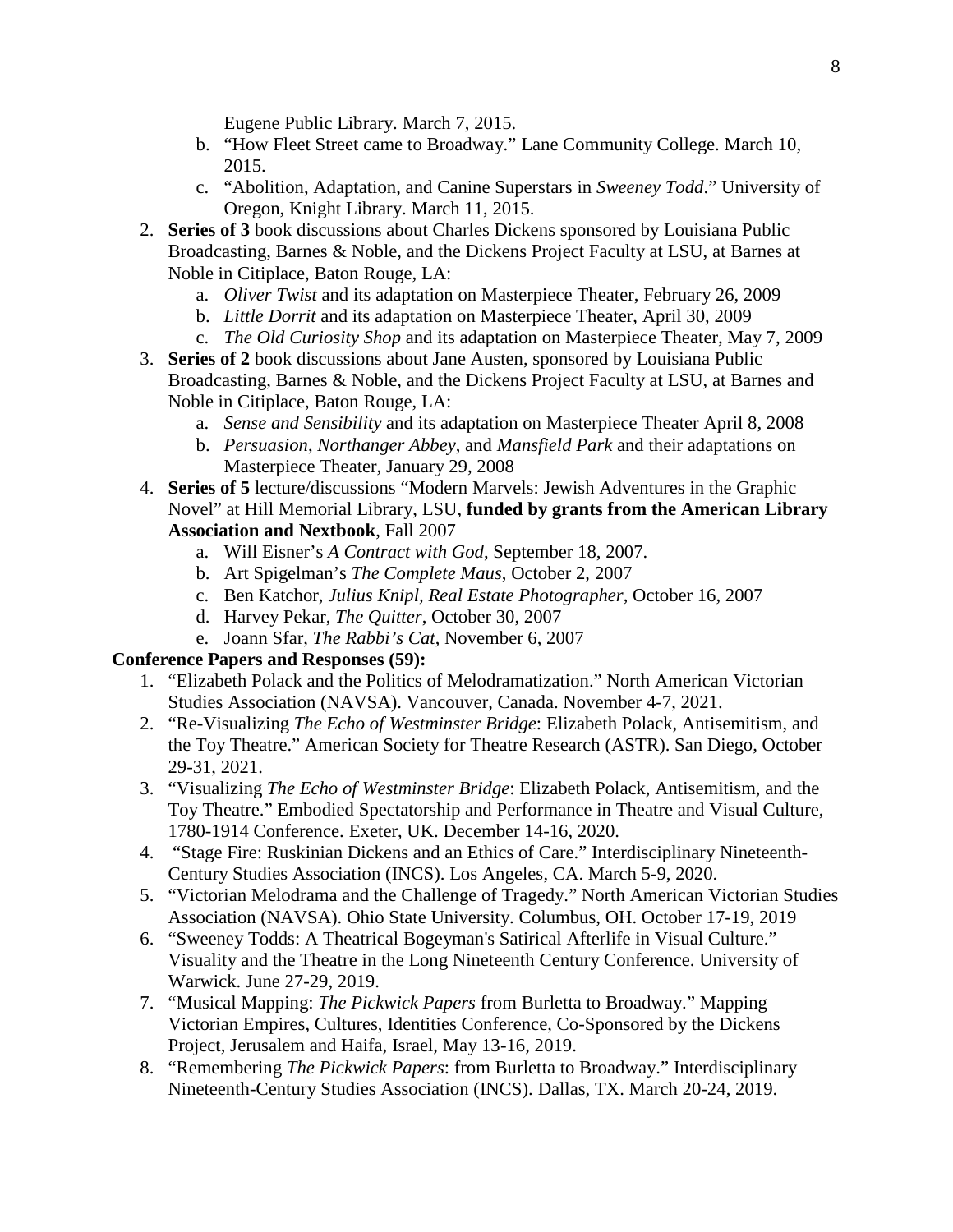- 9. "Provocation: What Next?" SEC Colloquium on Nineteenth-Century Studies. Vanderbilt University, February 22-23, 2019.
- 10. "Trends and the Individual Talent." Roundtable on Nineteenth-Century Studies. Vanderbilt University, February 22, 2019.
- 11. Respondent. "Looking at the Novel from the Victorian Theatre." North American Victorian Studies Association (NAVSA). St. Petersburg, FL. October 11-14, 2018.
- 12. "Melodrama, Dickens, and the Broadway Musical." Interdisciplinary Nineteenth-Century Studies Association (INCS). University of Roma Tre. Rome, Italy. June 13-15, 2018.
- 13. "Melodrama and the Modern Musical." Interdisciplinary Nineteenth-Century Studies Association (INCS). San Francisco State University. March 1-4, 2018.
- 14. "The State of the Field." Forum on Victorian and Early Twentieth-Century British Literature Roundtable on Scholarly Journals. MLA. New York. January 4-7, 2018.
- 15. "'Hinting the Keynote': Adaptation, Music, and *The Mystery of Edwin Drood*." North American Victorian Studies Association (NAVSA). Banff, CA. November 15-20, 2017.
- 16. "The Socializing Function of Victorian Melodrama and East End *Purimspiel*: The Case of Elizabeth Polack's *Esther, the Royal Jewess, or The Death of Haman!*. North American Victorian Studies Association (NAVSA). Arizona State University. Phoenix, AZ. November 2-5, 2016.
- 17. "How to Build a Better Venus." Research Society for Victorian Periodicals. University of Missouri-Kansas City. September 8-10, 2016.
- 18. "Adapting Drood: Dickens, Musical Theatre, and the Opium Dream Ballet." Dickens Society Symposium. University of Iceland. Reykjavik, Iceland. July 11-13, 2016.
- 19. "'Debarred with the Most Sedulous Care': Early Victorian Women Playwrights." Interdisciplinary Nineteenth-Century Studies Association (INCS). Appalachian State University. Asheville, NC. March 10-13, 2016.
- 20. "One Touch of *A Tinted Venus* and the Global Exhibition of Art." North American Victorian Studies Association (NAVSA). University of Hawaii and Brigham Young University. Honolulu, HI. July 9-12, 2015.
- 21. "Victorian Venus, Modern Art, and Broadway." Interdisciplinary Nineteenth-Century Studies Association (INCS). Georgia Tech. Atlanta, GA. April 16-19, 2015.
- 22. "Broadway Jane: Melodrama, Liberty, and the Gothic." North American Victorian Studies Association (NAVSA). University of Western Ontario. London, Ontario, Canada. November 12-15, 2014.
- 23. "'Newsboys . . . crying themselves hoarse along the footways': Richard Mansfield as Jekyll and Hyde on Stage and Street." Research Society for Victorian Periodicals (RSVP). University of Delaware. Wilmington, DE. September 11-13, 2014.
- 24. "Dickens, *Drood*, and the Opium Dream Ballet." Interdisciplinary Nineteenth-Century Studies Association (INCS). University of Houston and Rice University. Houston, TX. March 27-30, 2014.
- 25. "Hyding the Evidence: Performed Identity in *Jekyll and Hyde* from Mansfield to the Broadway Musical." North American Victorian Studies Association (NAVSA). University of Southern California and University of California-Santa Barbara. Pasadena, CA. October 23-27, 2013.
- 26. "Hyding Dickens: Dickensian Hauntings and Victorianness in *Jekyll and Hyde: The Musical*." Interdisciplinary Nineteenth-Century Studies Association (INCS). University of Virginia. Charlottesville, VA. March 14-17, 2013.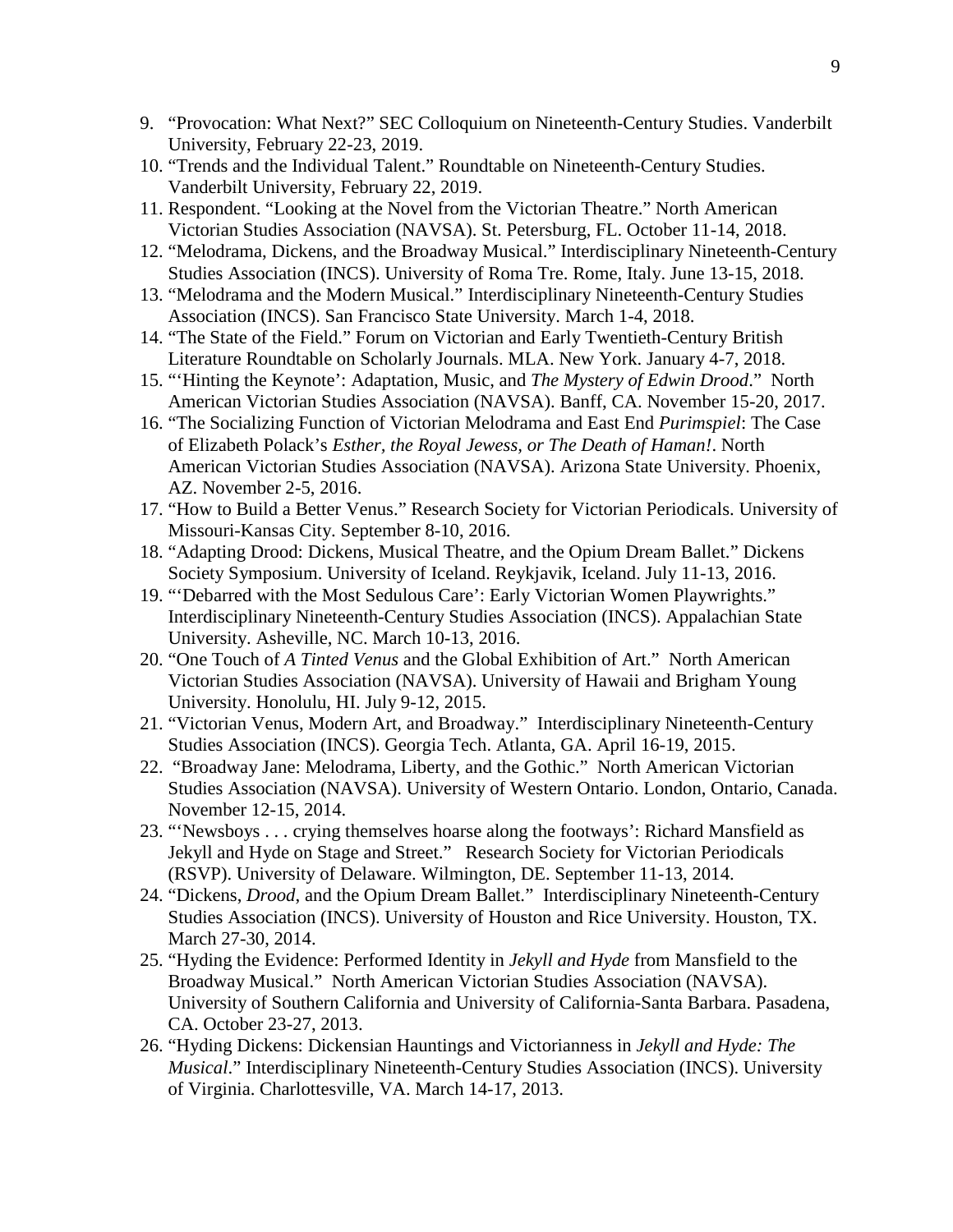- 27. "'A Proper Artist with a Knife': Cannibal Aesthetics and Market Networks behind Sweeney Todd." North American Victorian Studies Association (NAVSA). University of Wisconsin-Madison. Madison, WI. September 27-30, 2012.
- 28. **"**Sweeney Todds: The Satirical Afterlife of *Sweeney Todd* in Victorian Periodicals." Research Society for Victorian Periodicals (RSVP). University of Texas. Austin, TX. September 14-15, 2012.
- 29. "Broadway's 'Jane! Jane!': Victorian Feminism, Impressionism, and the Gothic in *Jane Eyre: The Musical*." Interdisciplinary Nineteenth-Century Studies Association (INCS). University of Kentucky. Lexington, KY. March 22-25, 2012.
- 30. "Performance and the Theater Archive: Embodying Race at the Britannia Theatre, 1846- 1847." North American Victorian Studies Association (NAVSA). Nashville, TN. November 5-8, 2011.
- 31. "Victorian Melodrama and the Penny Press: The Cultural Work of *Sweeney Todd* in Print and on Stage." Research Society for Victorian Periodicals (RSVP). Christchurch University. Canterbury, UK. July 21-23, 2011**.**
- 32. "Unspeaking Nature: Race, Empire, and the Deaf-Mute in George Dibdin Pitt's *The String of Pearls, or the Fiend of Fleet Street*." Interdisciplinary Nineteenth-Century Studies Association (INCS). Pitzer College. Claremont, CA. March 31-April 3, 2011.
- 33. "Sweeney Todd and 'Hector, the Black Boy': Theatrical, Visual, and Narrative Perspectives**"** North American Victorian Studies Association (NAVSA). Montreal. November 11-13, 2010.
- 34. "'Like a Sister': Sexuality and Sibling Rivalry in Pen and Harmon's *Goblin Market*." Interdisciplinary Nineteenth-Century Studies Association (INCS). University of Texas. Austin, TX, March 25-27, 2010.
- 35. "Theatrical Representation and Visuality." The Dickens Project Collaboratory: A Roundtable on Visual Cultures**.** The Dickens Universe. University of California-Santa Cruz. August 8, 2009.
- 36. "Sex and the 'City of Women': Erotics of the Harem in Anna Leonowens's Bangkok and *The King and I*." Sex and the City, 1860-1930: Representations of City Women Conference. The University of Northampton, Northampton. England. July 10-11, 2009.
- 37. "Not for Me the Happy Home": *Oliver!*, Victorianness, and the Anti-Angel in the House." Interdisciplinary Nineteenth-Century Studies Association (INCS). Bard College and Skidmore College. Saratoga Springs, NY. April 24-26, 2009.
- 38. "Arcadias of Pantomime': Ruskin, Child Labor, and the *Illustrated London News."*  North American Victorian Studies Association (NAVSA). New Haven, CT. Yale University. November 14-16, 2008.
- 39. "'Arcadias of Pantomime': Ruskin, Theater, and *The Illustrated London News*." British Association of Victorian Studies (BAVS). Artistry and Industry Conference. University of Exeter. Exeter, England. July 18-20, 2008.
- 40. "Ruskin, Pantomime, and *The Illustrated London News*." Research Society for Victorian Periodicals (RSVP). Roehampton University. Roehampton, England. July 4-5, 2008.
- 41. "The King and Who?" Interdisciplinary Nineteenth-Century Studies Association (INCS). Marquette University. Milwaukee, WI. April 3-5, 2008.
- 42. Respondent. Panel. "Pre-Raphaelite Conflicts." North American Victorian Studies Association (NAVSA). University of Victoria. Victoria, BC. October 13-17, 2007.
- 43. "Jane *Heir to the Glimmering World*: Ozick's Victorian Vision." Interdisciplinary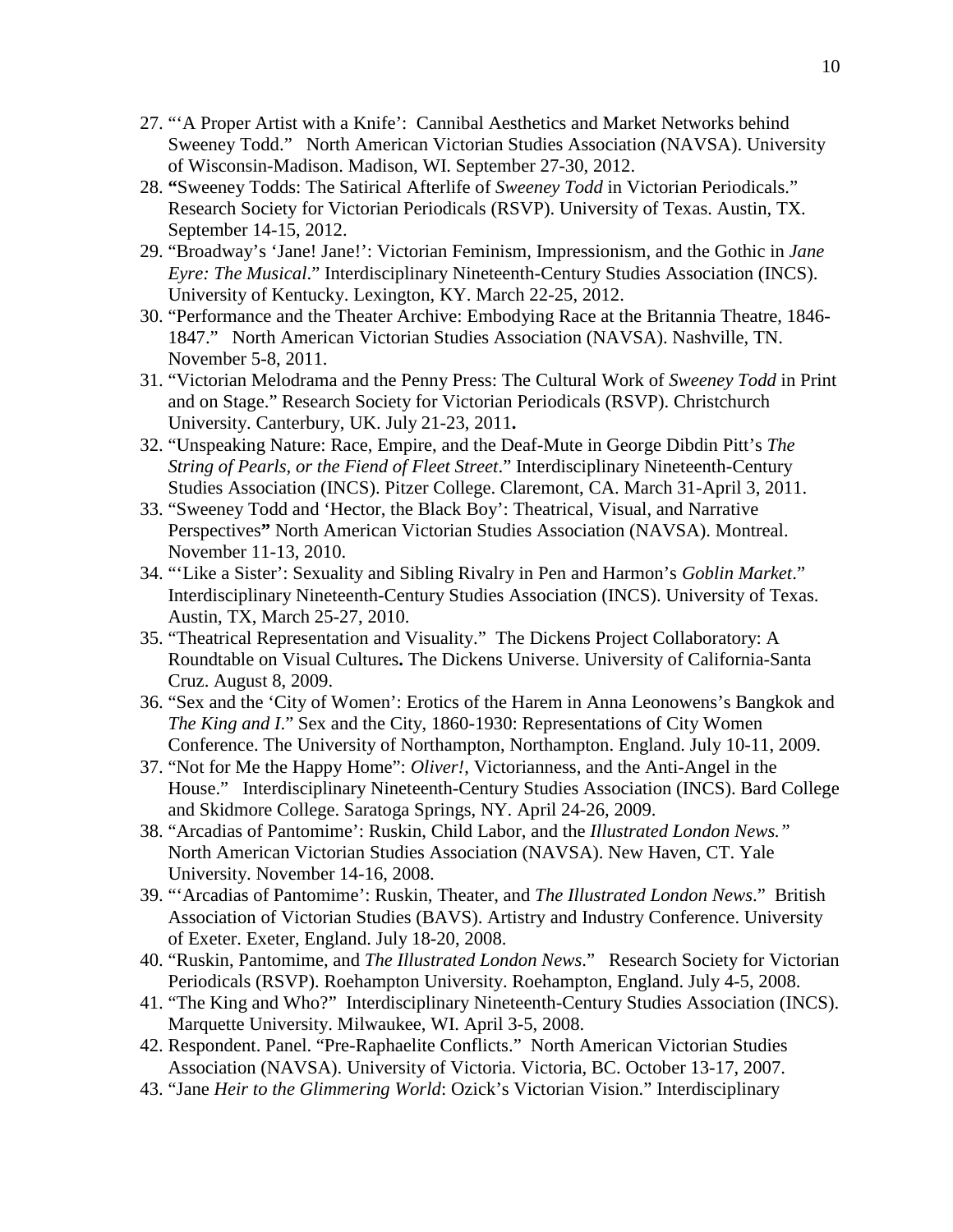Nineteenth-Century Studies Association (INCS). University of Missouri-Kansas City. Kansas City, MO. April 19-21, 2007.

- 44. "Queering Ruskin." North American Victorian Studies Association (NAVSA). Purdue University. West Lafayette, IN. August 31-Sept. 3, 2006.
- 45. "Bos vs. Boz in *Sweeney Todd*: Representations of Class Conflict in Dickens, Prest, and Sondheim." Interdisciplinary Nineteenth-Century Studies Association (INCS). New Brunswick, NJ. March 31-April 2, 2006.
- 46. "Ruskin and the Wilde Life." Victorian Life Writing Conference. Lancaster University, Lancaster, England. July 21-23, 2005.
- 47. "'Pretty Frou-Frou' goes Demon Dancing: Impurity and Identity in Ruskin's Theater." Interdisciplinary Nineteenth-Century Studies Association (INCS). Louisiana State University. Baton Rouge, LA. April 21-23, 2005.
- 48. "'Mechanical Sheep' and 'Monstrous Powers': Ruskin's Pantomime Reality." Interdisciplinary Nineteenth-Century Studies Association (INCS). University of Iowa. Iowa City, IA. April 1-4, 2004.
- 49. "From Bos to Boz to *Sweeney Todd*: Sondheim's Victorian Legacy," Victorian Studies Association of the Western United States (VISAWUS). University of Texas. Austin, TX. October 9-11, 2003**.**
- 50. "From Bos to Boz: Why Sondheim's Sweeney is more Dickens than Prest." Research Society for Victorian Periodicals Conference (RSVP). University of Michigan. Ann Arbor, MI. August 15-17, 2002.
- 51. "Ruskin's Life on Stage." John Ruskin: The Brantwood Years Symposium at Lancaster University. Lancaster, England. July 18-20, 2000.
- 52. "Giving Voice to *Modern Painters*: Gender Performance in the Ruskin Opera." William Morris Society Meeting at MLA. Chicago, IL. December 1999.
- 53. "'Be No More Housewives, But Queens': Queen Victoria and Ruskin's Domestic Mythology." Armstrong-Browning Library Conference: "John Ruskin and Victorian Cultures." Baylor University. Waco, TX. October 1996.
- 54. "Female and Maelstrom: The Gender Vortex in Carlyle and Ruskin." "Carlyle at 200" Conference. St. Johns, Newfoundland. July 1995.
- 55. "Of Harpies and Whirlwinds: The Gender Vortex in Carlyle and Ruskin." NEMLA Convention. Carlyle Panel. Boston, MA. April 1995.
- 56. "Gender and the Architecture of Metaphor, or Why There's No Phallus in Pathetic Fallacy." John Ruskin and Gender Panel. MLA Convention, San Francisco, CA. December 1991.
- 57. "The Least of It: Metaphor, Metamorphosis, and Synecdoche in Frost's 'The Subverted Flower.'" Modern and Contemporary Poetry Panel. Northeast Modern Language Association (NEMLA) Convention. Wilmington, DE. 1989.
- 58. "Strangers in *Paradise Lost*: The Intertextuality of Lilith and Eve." Milton Panel. Northeast Modern Language Association (NEMLA) Convention. Providence, RI. 1988
- 59. "'Swift Counterchange': The Androgyny of Keats's Lamia," English Romantics Panel, Northeast Modern Language Association (NEMLA) Convention. Boston, MA. 1987.

#### **CONFERENCES DIRECTED (5):**

1. **Co-Director.** "City, Space, and Spectacle in Nineteenth-Century Performance." Symposium Co-Directed with the other editors of *Nineteenth-Century Theatre and Film*.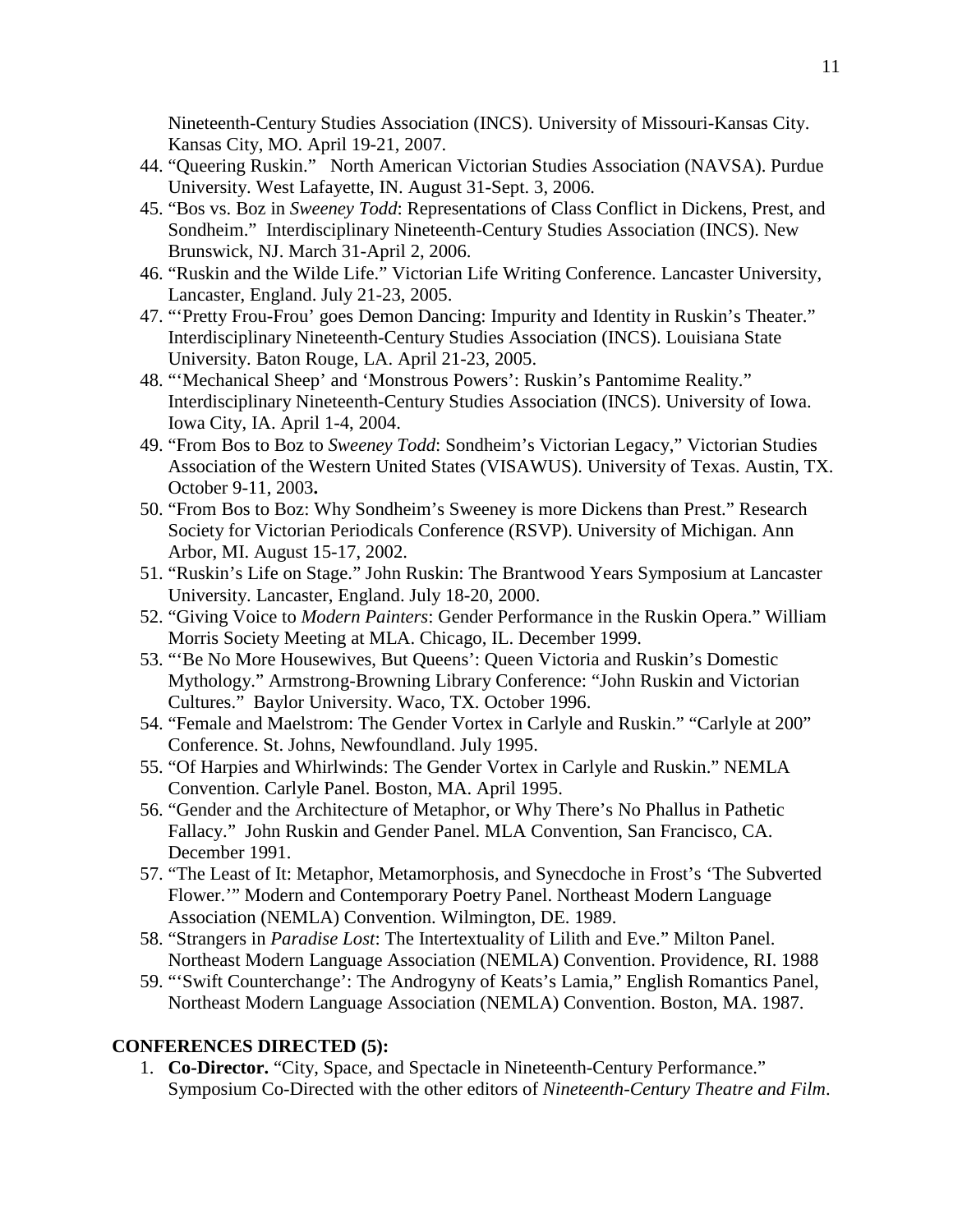University of Warwick's Palazzo Pesaro-Papafava, Venice, Italy. June 8-10 1, 2018.

- 2. **Co-Director.** "Theatrical Ecologies and Environments in the Nineteenth Century." Symposium Co-Directed with the other editors of *Nineteenth-Century Theatre and Film*. University of Warwick, UK. July 1, 2017.
- 3. **Co-Director.** "Alternative Victorians: New Directions in Nineteenth-Century Theatre Research." Symposium Co-Directed with the other editors of *Nineteenth-Century Theatre and Film*. University of Warwick, Coventry, UK, May 14, 2016.
- 4. **Co-Director.** School of Theatre, Performance and Cultural Policy Studies Colloquium: "Adaptation and the Stage in the Nineteenth Century." Co-Directed with the other editors of *Nineteenth-Century Theatre and Film*. University of Warwick, UK. March 28, 2015.
- 5. **Director**. "Giving Voice to *Modern Painters*: John Ruskin—His Life and Times." Conceived, organized, directed, and moderated an international scholarly conference in conjunction with the world premiere of the opera *Modern Painters* by David Lang and Manuela Hoelterhoff at the Santa Fe Opera, with St. John's College, Santa Fe, NM July 29-30, 1995.

## **OTHER CONFERENCE ROLES (37)**:

- 1. Speaker. 2nd Day Opening Remarks. LSU Comparative Literature and French Studies Graduate Conference. Baton Rouge, LA. March 7, 2020.
- 2. Co-Producer, Co-Director, Co-Author, Co-Dramaturg, and Co-MC (with Beth Newman, SMU), and Performer. "Sentimental Soiree and Sassy Sing-Along." Dickens Universe. University of California-Santa Cruz. July 13-20, 2019. Invited.
- 3. Speaker. "What Editors Want." INCS Pre-Conference Publishing Workshop at SMU, Dallas, TX, March 21, 2019. Invited.
- 4. Moderator. Panel. "Embodied Culture and Ideology." Interdisciplinary Nineteenth-Century Studies Association (INCS). Dallas, TX. March 20-24, 2019.
- 5. Organizer. 2 linked panels (1<sup>st</sup>): "Melodramatic Excess: Early Melodrama." Interdisciplinary Nineteenth-Century Studies Association (INCS). University of Roma Tre. Rome, Italy. June 13-15, 2018.
- 6. Organizer. 2 linked panels (2nd): "Melodramatic Excess: Beyond Generic Boundaries." Interdisciplinary Nineteenth-Century Studies Association (INCS). University of Roma Tre. Rome, Italy. June 13-15, 2018.
- 7. Organizer and Moderator. Celebratory Plenary in Honor of the Richard Stein Essay Award naming (formerly INCS Essay Award). Interdisciplinary Nineteenth-Century Studies Association (INCS). San Francisco State University. March 1-4, 2018.
- 8. Mentor. Dickens Winter Graduate Conference. University of California-Riverside. February 23-24, 2018.
- 9. Counselor. "Chat with an Editor" Session, sponsored by the Council of Editors of Learned Journals. MLA Convention. New York, NY. January 6, 2018.
- 10. Organizer. Panel. "Modern Forms, Victorian Spaces: Film, Technology, and the Afterlife of Victorian Theatre." North American Victorian Studies Association (NAVSA). Banff, CA. November 15-20, 2017.
- 11. Co-Leader (with Dan Novak, University of Mississippi). 19<sup>th</sup>-Century Seminar (for Faculty). Dickens Universe. University of California-Santa Cruz. July 29-August 5, 2017. Invited.
- 12. Speaker, Organizer, and Moderator. Roundtable. "Research off the Beaten Track: How to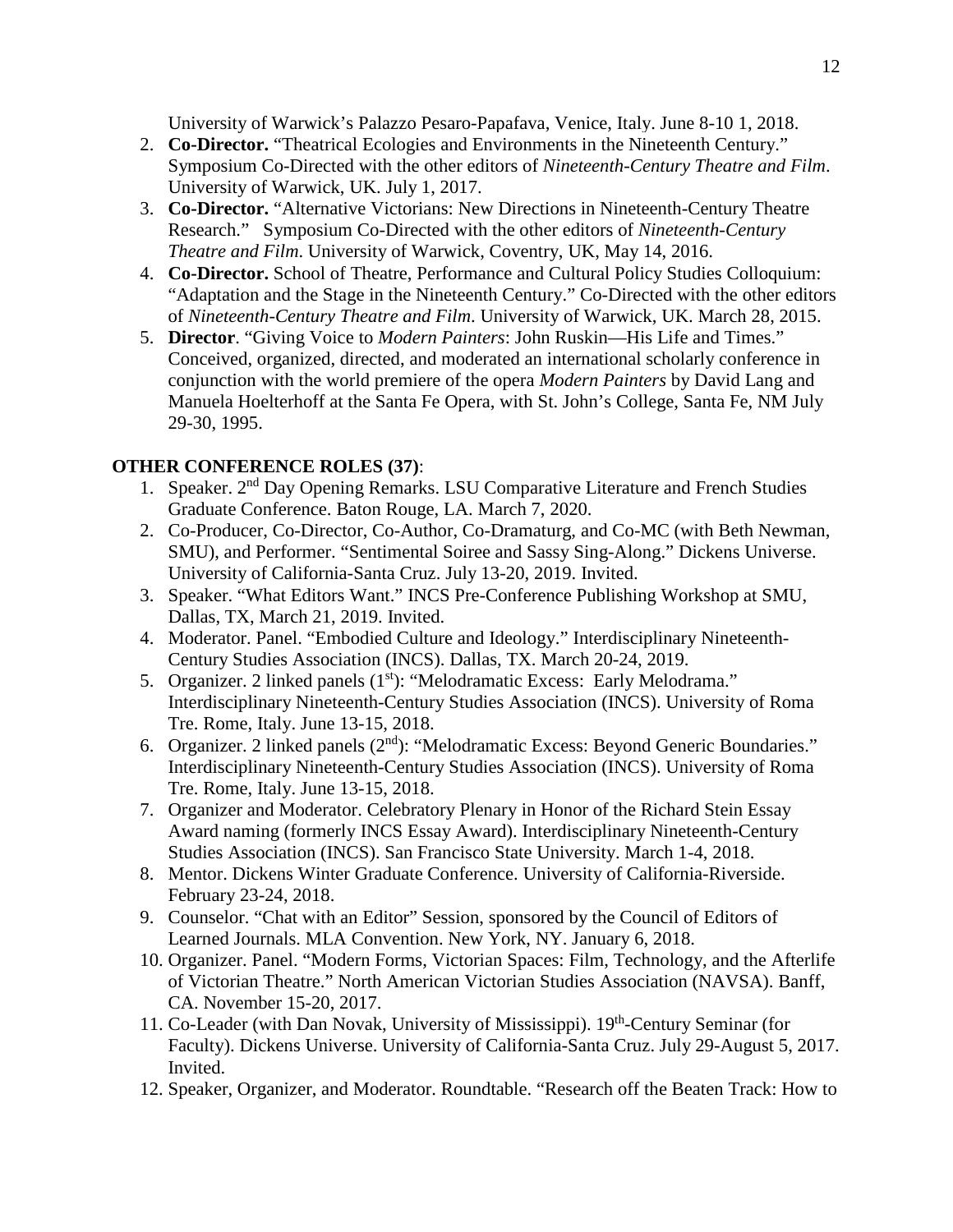Keep Doing it—and Why." Interdisciplinary Nineteenth-Century Studies Association (INCS). Philadelphia, PA. March 16-19, 2017.

- 13. Co-Leader (with Tricia Lootens, University of Georgia). 19<sup>th</sup>-Century Seminar (for Faculty). Dickens Universe. University of California-Santa Cruz. July 30-August 6, 2016. Invited.
- 14. Speaker. Graduate Student Caucus Meeting and Sponsored Roundtable: "Everything You Wanted to Know (But Were Afraid to Ask) About Academic Publishing." Interdisciplinary Nineteenth-Century Studies Association (INCS) Asheville, NC. March 10-13, 2016. Invited.
- 15. Moderator. Panel. "Victorian Spaces." Dickens Universe. University of California-Santa Cruz. Santa Cruz, CA. August 7, 2015.
- 16. Leader. 19th-Century Seminar (for Faculty). Dickens Universe. University of California-Santa Cruz. August 1-8, 2015. Invited.
- 17. Moderator. Panel. "Pictures, Portraits, and Illustrations." Interdisciplinary Nineteenth-Century Studies Association (INCS). Atlanta, GA. April 16-19, 2015.
- 18. Moderator. Panel. "Exotic and Unknown Places." Research Society for Victorian Periodicals (RSVP). University of Delaware. Wilmington, DE. September 11-13, 2014.
- 19. Moderator. Panel. "Gender and Self Realization in Trollope." Interdisciplinary Nineteenth-Century Studies Association (INCS). Houston, TX. March 27-30, 2014.
- 20. Moderator. 19CTC (Nineteenth-Century Theatre Caucus) Organizational Meeting. North American Victorian Studies Association (NAVSA). University of Southern California. Pasadena, CA. October 22-27, 2013.
- 21. Chair. Panel. "Doubting the Evidence: The Virtues of a Skeptical Reading" Panel. North American Victorian Studies Association (NAVSA). University of Southern California. Pasadena, CA. October 22-27, 2013.
- 22. Moderator. Panel. "Adaptations" Panel. Interdisciplinary Nineteenth-Century Studies Association (INCS). University of Virginia. Charlottesville, VA. March 14-17, 2013.
- 23. Moderator. Panel. "The Contagious Stage: Networks of Theatrical Influence" Panel. North American Victorian Studies Association (NAVSA). University of Wisconsin-Madison. Madison, WI. September 27-30, 2012.
- 24. Co-Leader (with Jennifer McDonell, University of New England, Australia). 19<sup>th</sup>-Century Seminar (for Faculty). Dickens Universe. University of California-Santa Cruz, July 28-August 4, 2012. Invited.
- 25. Organizer. Panel. "Re-Picturing the Nineteenth-Century: Musical/Cinematic/Theatrical Adaptations" Panel. Interdisciplinary Nineteenth-Century Studies Association (INCS). University of Kentucky. Lexington, KY. March 22-25, 2012.
- 26. Organizer. Panel. "Theorizing the Theater Archive for Victorian Studies" Panel. North American Victorian Studies Association (NAVSA). Vanderbilt University. Nashville, TN. November 5-8, 2011.
- 27. Moderator. Panel. "Beasts and Pets II" Panel. Interdisciplinary Nineteenth-Century Studies Association (INCS). Pitzer College. Claremont, CA. March 31-April 3, 2011.
- 28. Moderator (and co-organizer, with Rachel Teukolsky, Assistant Professor, Vanderbilt). The Dickens Project Collaboratory: A Roundtable on Visual Cultures**.** The Dickens Universe. University of California-Santa Cruz. Santa Cruz, CA. August 8, 2009.
- 29. Co-Leader (with Luisa Calè, University of London-Birkbeck College). Pedagogy Workshop for Graduate Students. Dickens Universe. University of California-Santa Cruz.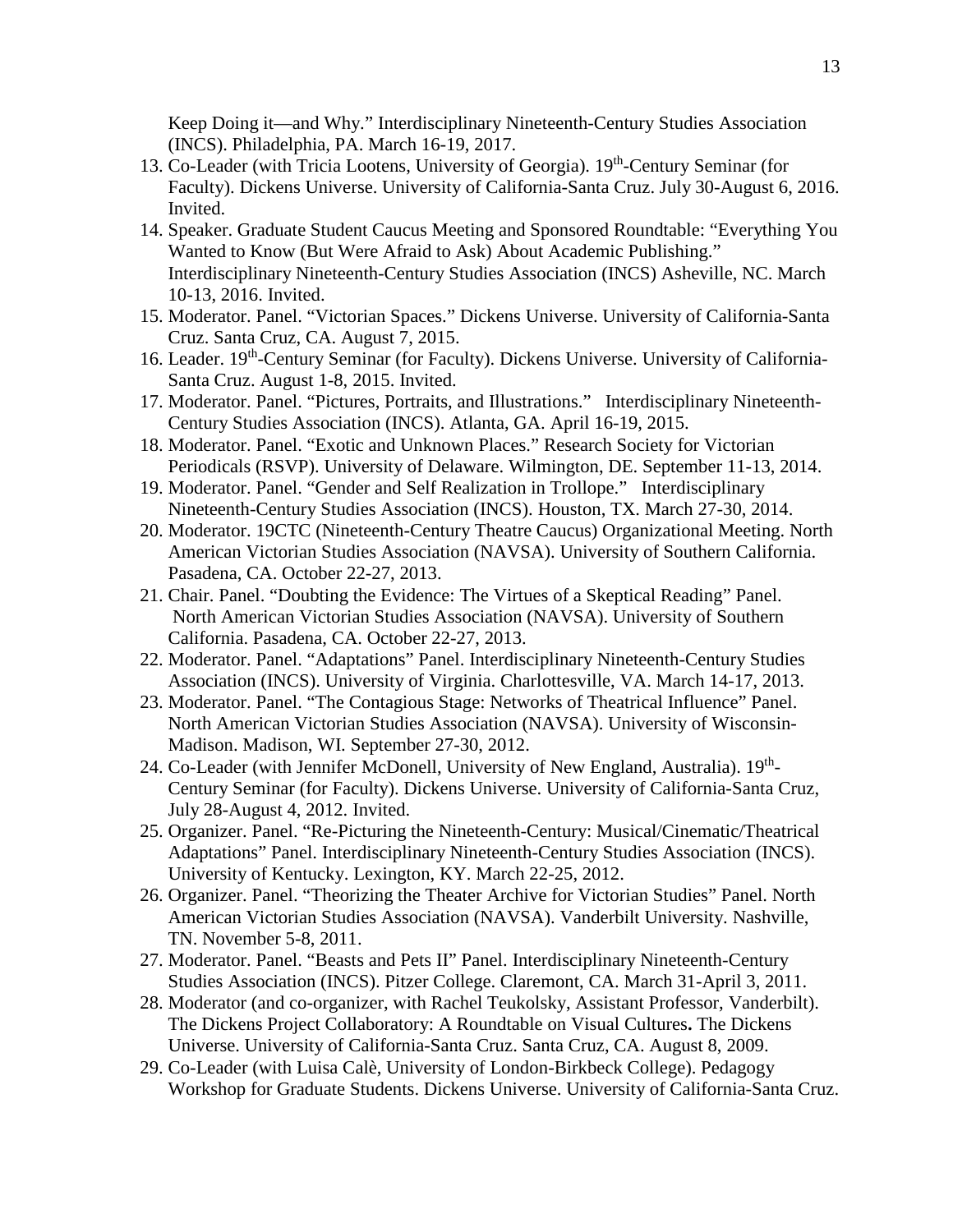Santa Cruz, CA. August 3-7, 2009. Invited.

- 30. Moderator. Panel. "Happiness and the Intellectual" Panel. Interdisciplinary Nineteenth-Century Studies Association (INCS). Bard College and Skidmore College. Saratoga Springs, NY. April 24-26, 2009.
- 31. Chair. Panel. "Pre-Raphaelite Conflicts." North American Victorian Studies Association (NAVSA). University of Victoria. Victoria, BC. October 13-17, 2007.
- 32. Chair. Panel. "Musical Technology." Interdisciplinary Nineteenth-Century Studies Association (INCS). University of Missouri-Kansas City. Kansas City, MO. April 19-21, 2007.
- 33. Chair. Panel. "Pure and Impure Forms." Interdisciplinary Nineteenth-Century Studies Association (INCS) conference. Louisiana State University. Baton Rouge, LA, April 21- 23, 2005.
- 34. Conference Programming Committee. Interdisciplinary Nineteenth-Century Studies Association (INCS) conference. Louisiana State University. Baton Rouge, LA, April 21- 23, 2005.
- 35. Chair and organizer. Special session. "John Ruskin and Gender." Modern Language Association (MLA) Convention. San Francisco, CA. December 1991.
- 36. Chair (elected). Milton session. Northeast Modern Language Association (NEMLA) Convention. 1990.
- 37. Secretary (elected). Milton session. Northeast Modern Language Association (NEMLA) Convention. Wilmington, DE, 1989.

## **MEDIA**

- Interviewed on August 24, 2020, on *The Practice Parlor* about *Victorians on Broadway*. <https://www.ginamorgano.com/the-practice-parlour>
- Interviewed February 1, 2012, on *Library Road Show* (Library Lagniappe) Metro 21 (Cable Television), Baton Rouge, LA, with repeated airings throughout the month of February 2012.
- Interviewed on *Sweeney Todd: Sweeney Is Alive - The Real Story of the Demon Barber*, a documentary directed by Eric Neal Young on the Special Features disk on the 2008 DVD release of the Sondheim musical *Sweeney Todd*, directed by Tim Burton, starring Johnny Depp and Helena Bonham-Carter, Paramount Pictures. Also served as un-credited scholarly consultant.
- Interviewed on live radio on *The Jim Engster Show*, WRKF, about Jane Austen adaptations on Masterpiece Theater, 9:00 am CT, January 29, 2008
- Interviewed on *The Spoken Word*, WRKF, about *Ruskin's Mythic Queen*, airing at 6:00 pm CT, March 19, 2000

## **INVITED LECTURES for GENERAL or NON-ACADEMIC AUDIENCES (14)**

- 1. "The Art of Reflection." St. Joseph's Academy, Baton Rouge, LA, January 11, 2018.
- 2. "Passover Customs through Time." Our Lady of Mercy Catholic Church. Baton Rouge, LA. January 21, 2013.
- 3. "The Remarkable Life of Charles Dickens." "What the Dickens?: Celebrating 200 Years of Charles Dickens" Panel. Louisiana Book Festival. Baton Rouge, LA. October 27, 2012.
- 4. "'Can a Fellow Be a Villain All His Life?': *Oliver!* and Performing Jewishness on the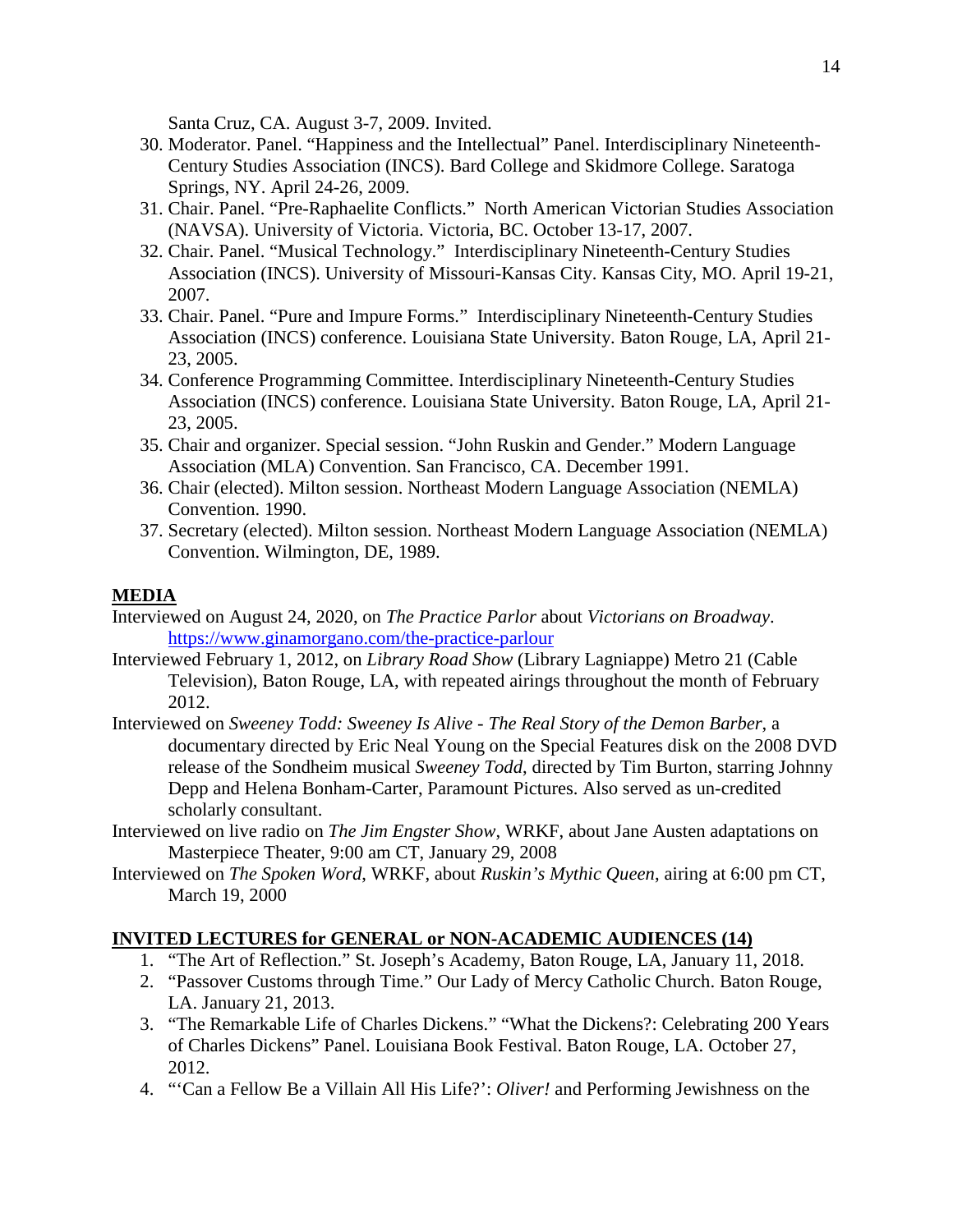Musical Stage." Dickens Fellowship of New Orleans. Metarie, LA. May 12, 2012.

- 5. "'Can a Fellow be a Villain all His Life?': *Oliver!*, Fagin, and Performing Jewishness." East Baton Rouge Parish Main Library. Baton Rouge, LA. February March 4, 2012.
- 6. "From Factory Boy to Superstar: Life and Times of Charles Dickens." Bicentennial Celebration at East Baton Rouge Parish Main Library. February 7, 2012.
- 7. "Battered Women and Homeless Children: Current Social Problems in *Oliver Twist*." University Methodist Church. Baton Rouge, LA. January 29, 2012.
- 8. "Why Dickens? Why Fellowship?" Dickens Fellowship of New Orleans Inaugural Lecture. Metarie, LA. November 12, 2011.
- 9. Book discussion about Jane Austen's novels and their adaptations on Masterpiece Theater, Jane Austen Festival, Instructional Technology Building, Mandeville, LA, February 16, 2008
- 10. "Modern Marvels: A Preview of Jewish Adventures in the Graphic Novel," Jewish Family Service seniors luncheon speaker, Baton Rouge, LA, May 22, 2007
- 11. "Jewish Traditions and *Fiddler on the Roof*," BREC Independence Park Theater, Baton Rouge, LA, June 20, 2006
- 12. "The Real Ruskin." Post-Performance Remarks at The Circle Theatre, Ft. Worth, TX, March 30, 2002
- 13. "Ruskin and Women." Post-Performance Remarks at Lambs Theater, New York, November 29, 2000
- 14. "Ruskin's Mythic Queen." Reading at Barnes and Noble, Baton Rouge, March, 2000.

## **INVITED TALKS at LSU (9)**

- 1. "*Victorian Melodrama, Elizabeth Polack, and the East End* Purimspiel." LSU English "Works in Progress" Series. October 19, 2016.
- 2. "Broadway's 'Jane! Jane!'" LSU English "Works in Progress" Series. Sept 21, 2015.
- 3. "The Penny Press and the Culture of Performance: Sweeney Todd in (Re)Print and on Stage, 1846-1883." Panel (with Robert Hamm and Jerry Kennedy) on Meredith McGill's *American Literature and the Culture of Reprinting, 1834-1853*. LSU Department of English Lecture series, March 20, 2012.
- 4. "Jewish, British, and Cockney Identity in Lionel Bart's *Oliver!*" Post-screening lecture/discussion for LSU Dickens Film Festival showing of *Oliver!* (1968). February 27, 2012.
- 5. "Lit Lovers" lecture/discussion on Christina Rossetti's *Goblin Market* for Sigma Tau Delta and the English Club at LSU, March 11, 2008.
- 6. "Romantic Poetics." Invited Lecture for Professor Carol Mattingly's "American Women Writers in Context" Louisiana Endowment for the Humanities Summer Institute for Teachers, 1999.
- 7. "Ruskin's Mythic Queen." Readers and Writers, LSU, November 21, 1999.
- 8. "Ruskin and Gender Performance." LSU Philological Club Lecture Series, 1999.
- 9. "Gender and the Architectonics of Metaphor, or Why There's No Phallus in Pathetic Fallacy," LSU Philological Club Lecture Series, 1993.

## **UNIVERSITY ADMINISTRATION**

2019-present Director of Comparative Literature 2009-2012 Director of English Graduate Studies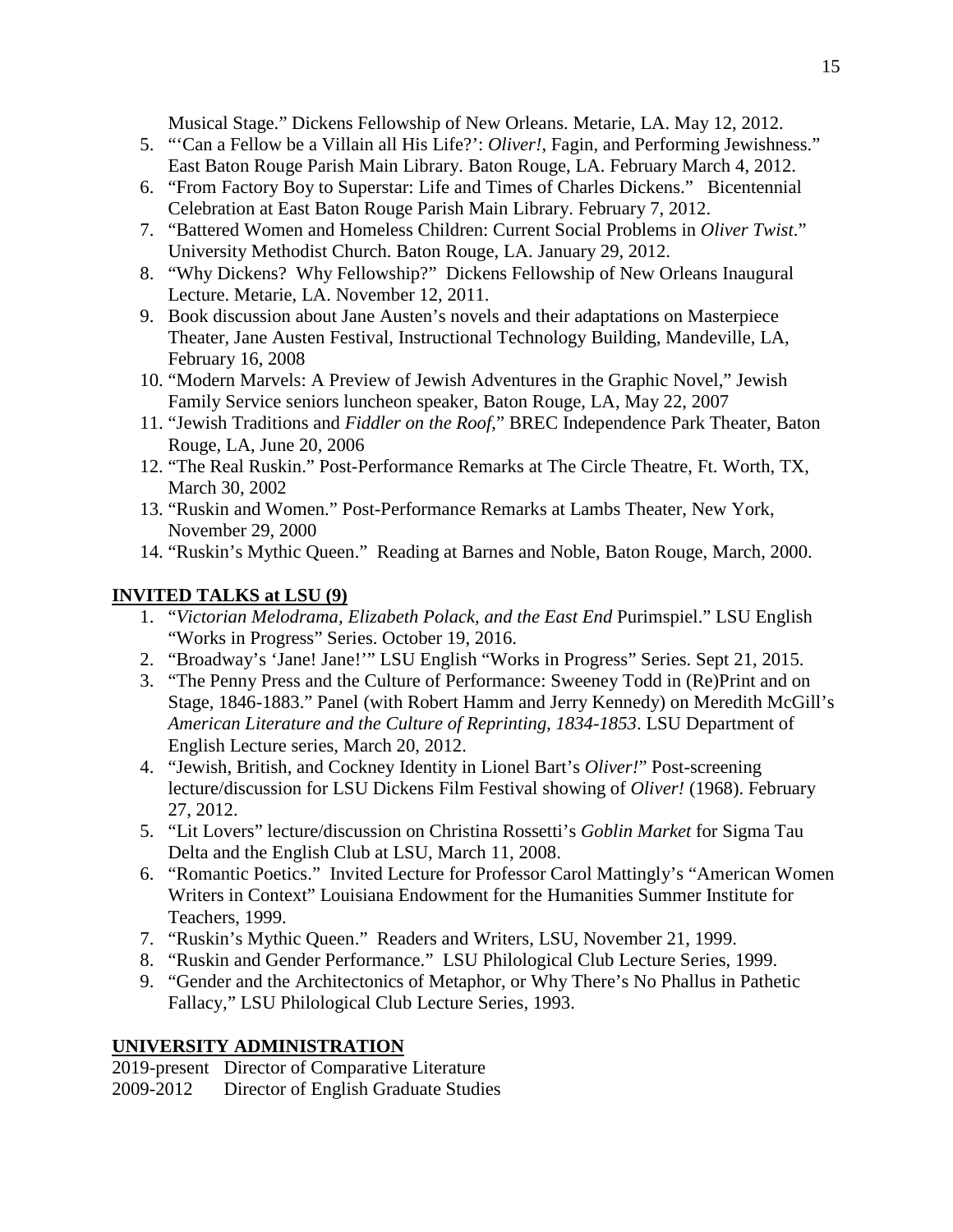### **UNIVERSITY TEACHING**

**Louisiana State University**, Baton Rouge, LA –**1992-Present:**

**Graduate seminars for English and Comparative Literature:** "Proseminar: Introduction to Graduate Study," "Global Dickens: Adaptation and Appropriation," "Dissertation & Professionalization Workshop," "Broadway Musicals: Adapting and Performing the Nineteenth Century" (cross-listed with Comparative Literature), "Performing Dickens," "Dickens," "Victorian Poetry," "Performing Gender, Race, and Empire: Studies in Victorian Literature," "Gender and Performativity in Victorian Culture," "Myth, Gender, & Sexuality in Victorian Poetry," "Victorian Prose: Gender, Culture, and the Victorian Sage," "Introduction to Feminist Literary Theory and Criticism," "Introduction to Feminist and Gender Theory."

**Undergraduate courses for English and the Honors College**: "Dickens Performed and Adapted," "Text, Context, Meta-text, Culture Text, or How to Analyze Everything," "Victorians Performed: Adaptations of Victorian Literature to Stage, Screen, and New Media," "The Broadway Musical," "Victorians Performed and Adapted," "Nineteenth-Century British Women Poets," "Dickens," "Tennyson, Browning, and their Contemporaries," "Myth, Gender, and Sexuality in Victorian Literature," "Arnold, Ruskin, and their Contemporaries," "Pre-Raphaelites, Aesthetes, and Decadents," "Sex and Performance in Victorian Literature," "Honors Seminar in Myth, Gender, and Sexuality in Victorian Literature and Art," "Women and Literature," "Jewish Women Writers," "Nineteenth- and Twentieth-Century British Women Writers," "English Literature 1798-Present," "Romantics, Victorians, and Moderns," "History of Literary Theory," "Introduction to Drama," "Introduction to Fiction," "Introduction to Poetry," "Critical Analysis of Literary Forms," "Introduction to Women's and Gender Studies," "Freshman Composition"

### **LSU in London:**

"The London Stage—and Beyond," "The London Stage," "Introduction to British Drama," and many Independent Studies (Jane Austen, C. S. Lewis, John Keats, Pre-Raphaelite Literature and Art, Sherlock Holmes, Religion and British Literature)

**Dissertations directed:** 12 to completion (5 more in progress)

- 1. Olanike Lawore (2020) *Narrating Nigeriopolitanism: The Multiplicity of Nigerian Identity at Home and Abroad*
- 2. Eliza Urban (2020) *Ghost Writing: Edward Bulwer-Lytton's Occult Novels and the Rhetoric of Spectral Phenomenology*
- 3. Lindsay Katzir (2019) *The Heart of the Nation: Gender and Identity in Victorian Judaism*
- 4. Elizabeth Gilliland (2018) *Jane Austen's Hidden Bodies: Adaptation as Critical Commentary*
- 5. Mary Timothy Wilson (2016) *Vampires, Oscar Wilde, and Thomas Hardy: Queer Reproduction in Victorian Fiction and Poetry* (Co-directed with Dan Novak)
- 6. Helana Brigman (2015) *A Domesticated Idea: British Women Writers and the*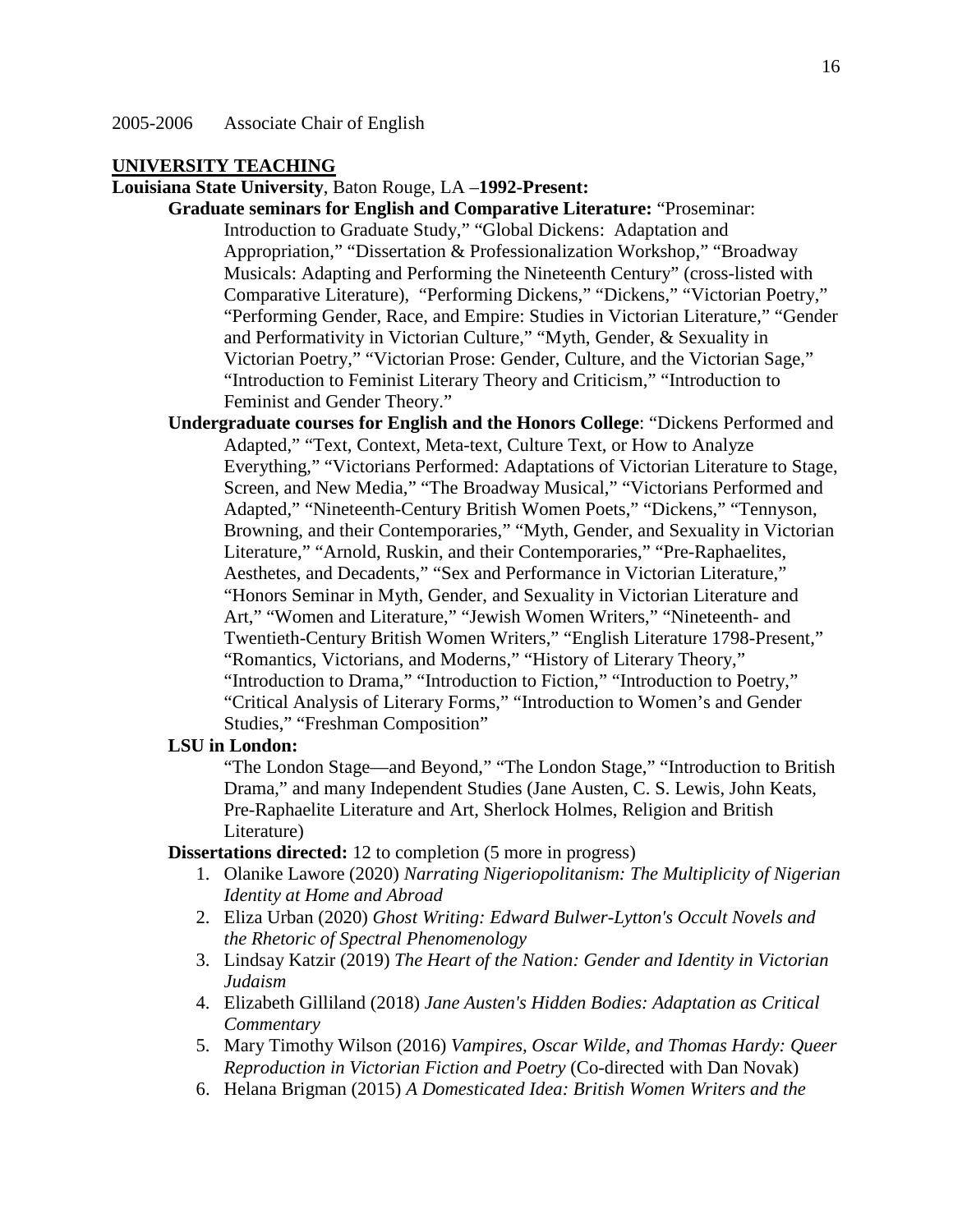*Victorian Recipe, 1845-1910*

- 7. Laura Keigan (2014) *Intersections of Race and Class in 1830s Othello Burlesques*
- 8. Doris Raab Frye (2013): *"Vulgarized": Victorian Women's Fiction in Minor Theatres*
- 9. Mark King (2005): *The Hobbledehoy's Choice: Anthony Trollope's Awkward Young Men and their Road to Gentlemanliness*
- 10. Camille Martin (2003): *Radical Dialectics in the Experimental Poetry of Berssenbrugge, Heijinian, Harryman, Weiner, and Scalapino* (**Lewis P. Simpson Distinguished Dissertation Award**)
- 11. Peter O'Neill (2001): *A World of Deference: Paradoxes of Victorian Paternalism in John Ruskin, Charles Dickens, and John Stuart Mill*
- 12. Cynthia Demarcus (1999): *Reawakening Sleeping Beauty: Fairy-Tale Revision and the Mid-Victorian Metaphysical Crisis*

External Reader on Dissertations at Other Universities

1. Anthony Teets, *Victoria's Shadow Queens*, SUNY-Stony Brook (2016)

Served on at least 50 more doctoral committees in English, Comparative Literature, Theatre, Performance Studies, Communication Studies, and Education. Directed or served on dozens of LSU master's thesis and graduate exam committees. Directed many graduate and undergraduate Independent Studies. Directed or served on numerous undergraduate Honors Thesis committees. I have always continued to work with graduate students and undergraduate honors thesis students throughout all research grants and sabbatical leaves.

#### **Rutgers University**, New Brunswick, NJ – **1985-1989:**

Teaching Assistant. Teacher of Record for "Victorian Literature," "Introduction to Literary Studies—Poetry," "Freshman Expository Writing," "Advanced Expository Writing"

#### **Eastfield College**, Mesquite, TX **– 1983:**

Instructor. "Freshman English," "Developmental Writing"

#### **Guest-Teaching:**

- **University of Notre Dame 2012**: Guest Lecturer in Mark Beudert's Opera and Performance class. April 26, 2012.
- **University of California-Santa Cruz** –**2011:** Undergraduate seminar on *Great Expectations* (co-taught with Priti Joshi, English Department Chair. University of Puget Sound; Team taught with John Jordan, Professor, Department of Literature, UCSC). Dickens Universe. Summer session. July 31-August 6, 2011.

#### **HONORS and AWARDS**

2020 Nineteenth Century Studies Association Article Prize for best essay from January 1, 2018-June 30, 2019 for "Melodrama, *Purimspiel*, and Jewish Emancipation," *Victorian Literature and Culture* 47.2 (2019). Presented at the 2020 NCSA conference in Rochester, NY, \$500 prize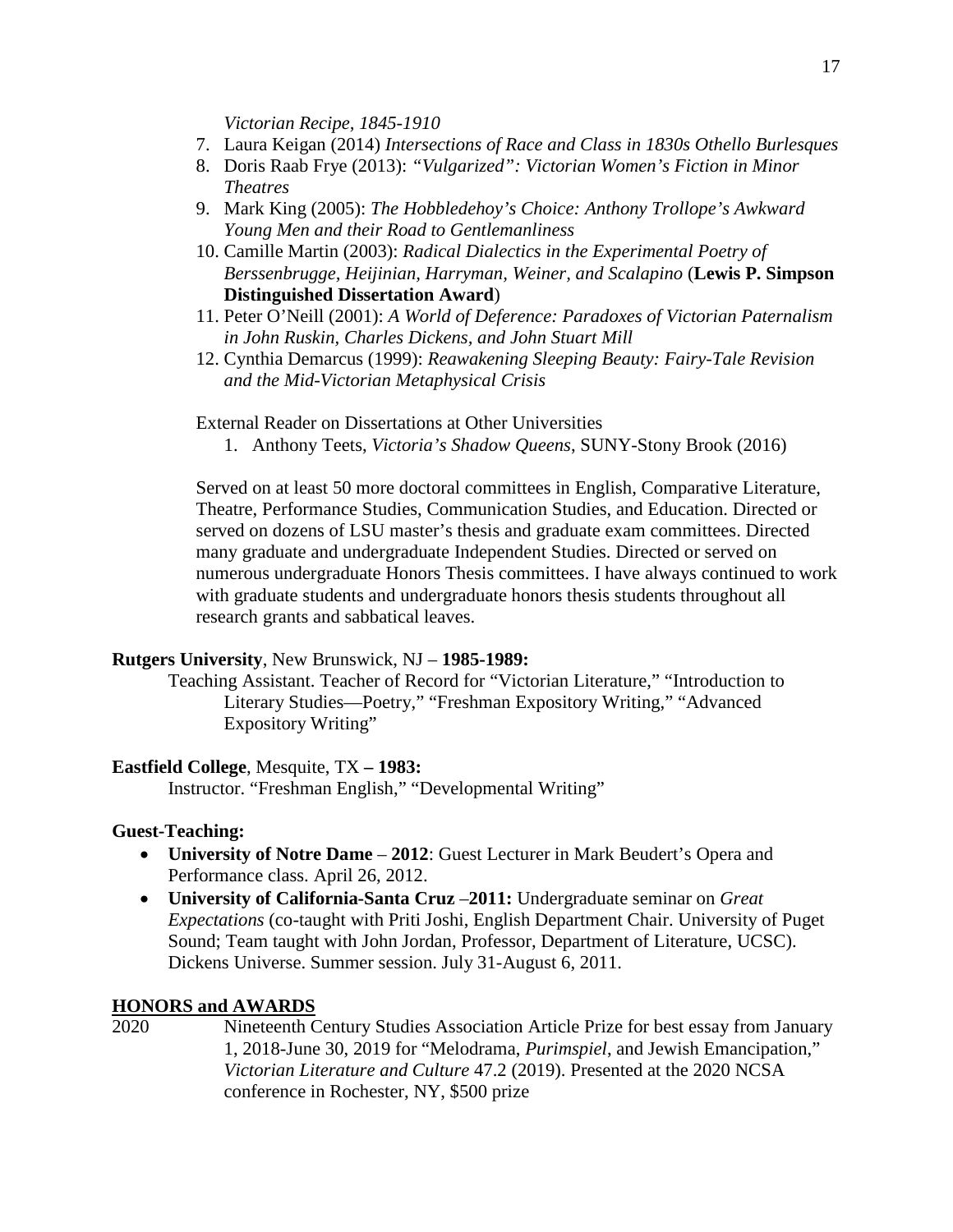| 2018 | Nominated for Leverhulme Visiting Professorship by University of London-Royal<br>Holloway                                                                                                                         |
|------|-------------------------------------------------------------------------------------------------------------------------------------------------------------------------------------------------------------------|
| 2014 | William E. "Bud" Davis Alumni Professorship, \$6,200 salary supplement and<br>\$2,500 annual research budget                                                                                                      |
| 2014 | LSU 2013 Rainmaker Senior Scholar Award for sustained program of excellence<br>in research. Plaque, party, and \$1,000 prize                                                                                      |
| 2012 | LSU Distinguished Faculty Award for sustained record of excellence in teaching,<br>research, and service. Commemorative watch and \$2,000 annual salary increase                                                  |
| 2012 | Interdisciplinary Nineteenth-Century Studies (INCS) panel "(Re)Performing the<br>Victorian" on Neo-Victorian performances, inspired by my book Performing the<br>Victorian (Ohio UP, 2007), March 24, 2012        |
| 2011 | <b>LSU Flagship Faculty</b>                                                                                                                                                                                       |
| 2008 | Sigma Tau Delta (International English Honor Society) LSU Chapter: Favorite                                                                                                                                       |
|      | <b>Professor Award</b>                                                                                                                                                                                            |
| 2007 | LSU College of Arts and Sciences Faculty Excellence Series (celebrating selected<br>faculty books) for Performing the Victorian: John Ruskin and Identity in Theater,<br>Science and Education, November 27, 2007 |
| 2006 | LSU Alumni Association Faculty Excellence Award, \$1,000                                                                                                                                                          |
| 2005 | Rutgers English Alumni Book Celebration (for Ruskin's Mythic Queen)                                                                                                                                               |
| 1999 | Outstanding Academic Book, Choice magazine (for Ruskin's Mythic Queen)                                                                                                                                            |
| 1999 | Kurt Weill Foundation Award Finalist for Best Essay on Musical Theater<br>https://www.kwf.org/pages/1999-award.html                                                                                               |
| 1999 | Most Accommodating Faculty Award, Students with Disability Services, LSU                                                                                                                                          |
| 1987 | Catherine Moynahan Prize for "'Swift Counterchange': The Androgyny of<br>Keats's Lamia," best paper in the 1987 Rutgers Graduate English Student<br>Symposium, \$500                                              |
| 1987 | Catherine Cantalupo Prize for "Eve's Cure-all: An Intellectual Panacea," for best<br>Rutgers graduate English paper on literature and religion, \$500                                                             |

# **EXTERNAL FELLOWSHIPS and GRANTS FUNDED**

| 2021      | Margaret Belcher Visiting Fellowship in Victorian Studies, St Hughs College,    |
|-----------|---------------------------------------------------------------------------------|
|           | Oxford University, Trinity Term (April to July 2021)                            |
| 2020      | Shvidler Visiting Research Fellow of Fordham University and Fordham-NYPL        |
|           | Research Fellowship in Jewish Studies, \$2,500                                  |
| 2019-20   | SEC Faculty Travel Grant (to collaborate with SEC faculty), \$1,000             |
| 2015      | SEC Faculty Travel Grant (to collaborate with SEC faculty), \$1,000             |
| 2013-2014 | Seminar Director, NEH Summer Seminar for College and University Teachers,       |
|           | "Performing Dickens: Oliver Twist and Great Expectations on Page, Stage and     |
|           | Screen," \$118,000. Co-Project Director with PI John Jordan, Professor Emeritus |
|           | at University of California-Santa Cruz, Director of the Dickens Project.        |
|           | http://www.neh.gov/divisions/education/other-opportunities/2014/performing-     |
|           | dickens-oliver-twist-and-great-expectations                                     |
| 2012-2013 | ATLAS year-long research fellowship, plus travel grant to the Performing Arts   |
|           | Library at Lincoln Center, NYC, \$50,000                                        |
| 2009-2011 | PI on Board of Regents two-year Enhancement Grant supporting LSU's              |
|           | participation in The Dickens Project, as well as speaker and website funding    |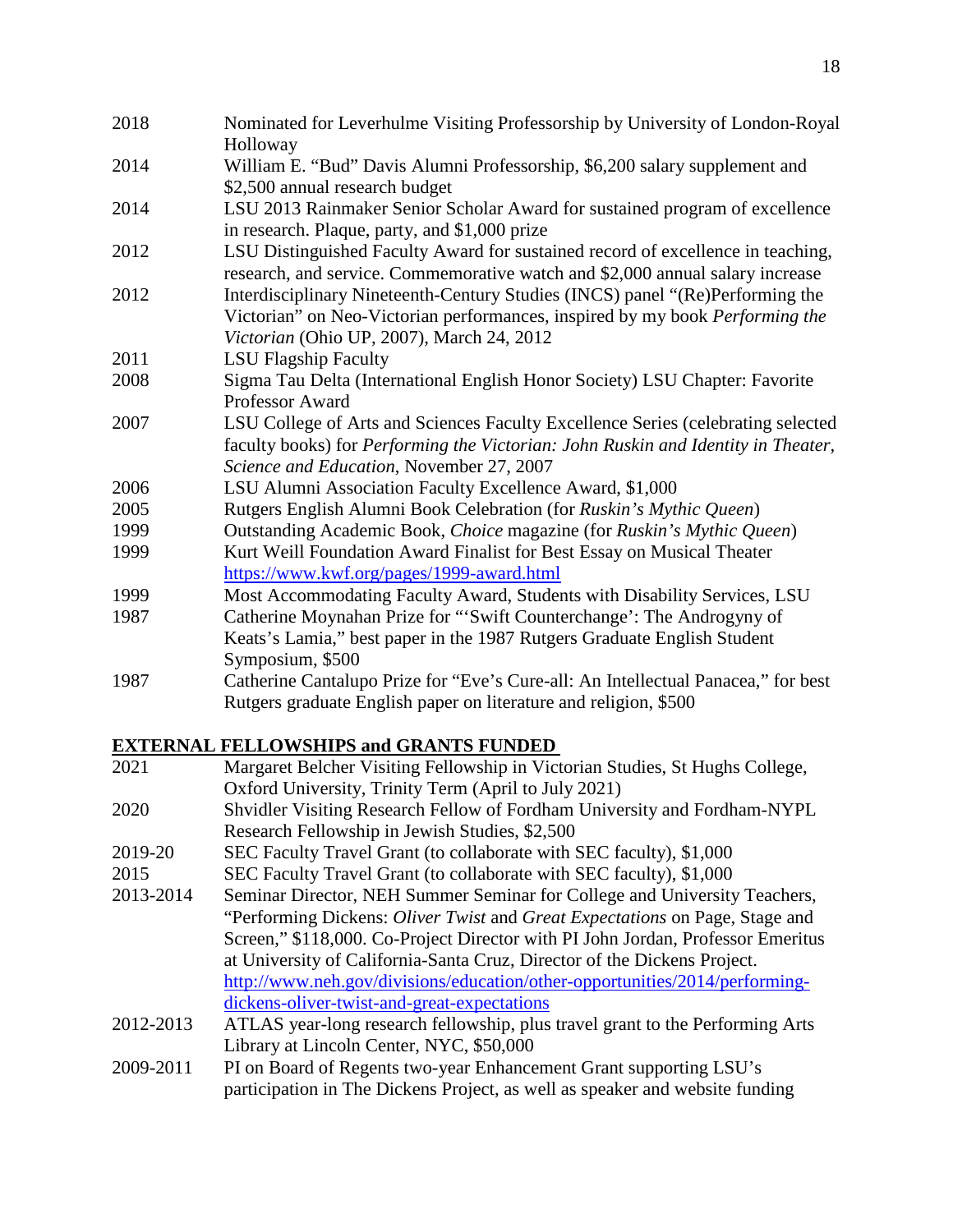- (Elsie Michie and Dan Novak as Co-PIs), \$13,402
- 1999 Oxford University Faculty of English Travel Grant, \$800
- 1995 "Carlyle at 200" Conference Committee Travel Grant, \$400
- 1988 Folger Shakespeare Institute Junior Fellowship, August to December, travel funds
- 1987-1988 Marion Johnson Fellowship, \$9,000
- 1985-1989 Four-year merit-based Teaching Assistantship (Rutgers), \$8,000 per year
- 1981-1983 Woodrow Wilson National Teacher Fellowship, \$6,000

## **VISITING SCHOLAR**

- 2019 July 8-August 11, 2019, at University of California-Santa Cruz
- 2018 July 1-21, 2018, at University of California-Santa Cruz
- 2015 July 20-August 1, 2015 at University of California-Santa Cruz

## **INTERNAL GRANTS FUNDED**

## **Semester- or Year-Long Research Grants:**

- 2020-2021 LSU Sabbatical Research Leave
- 2015 (spring) LSU Regents' Research Leave
- 2013-2014 LSU Sabbatical Research Leave
- 2007 (spring) LSU Sabbatical Research Leave
- 2006 (fall) LSU Regents' Research Leave
- 1999-2000 LSU Sabbatical Research Leave

1996 (spring) LSU College of Arts and Sciences Pre-Tenure Research Leave

## **Summer Research Grants:**

- 2013 LSU Regents' Summer Research Grant, \$6,000
- 2009 LSU Manship Arts and Sciences Summer Research Grant, \$5,000
- 2003 LSU Manship Arts and Sciences Summer Research Grant, \$5,000
- 2002 LSU Regents' Summer Research Grant, \$6,000
- 2004 LSU Council on Research Summer Research Grant, \$6,000
- 1998 LSU Council on Research Summer Stipend, \$6,000
- 1995 LSU Women's and Gender Studies Summer Institute Fellowship, \$6,000
- 1994 LSU Council on Research Summer Stipend, \$6,000 (NEH Junior Faculty Nominee)
- 1993 LSU Council on Research Summer Stipend, \$6,000

## **Competitive Travel Grants**

**(**in addition to regular Graduate Faculty Travel Funds and English Department funds of approximately \$1,300-\$1,900 or more per year):

- 2019 LSU Office of Research & Economic Development Travel Grant, \$750
- 2019 LSU College of Humanities and Social Sciences International Travel Grant, \$800
- 2019 LSU College of Humanities and Social Sciences ASPIRE travel funds, \$1,000
- 2018 LSU College of Humanities and Social Sciences International Travel Grant, \$800
- 2017 LSU Office of Research & Economic Development International Travel Grant, \$1,000
- 2016 LSU College of Humanities and Social Sciences International Travel Grant, \$800
- 2016 LSU Office of Research & Economic Development Travel Grant, \$750
- 2015 LSU College of Humanities and Social Sciences International Travel Grant, \$800
- 2015 LSU Office of Research & Economic Development Travel Grant, \$750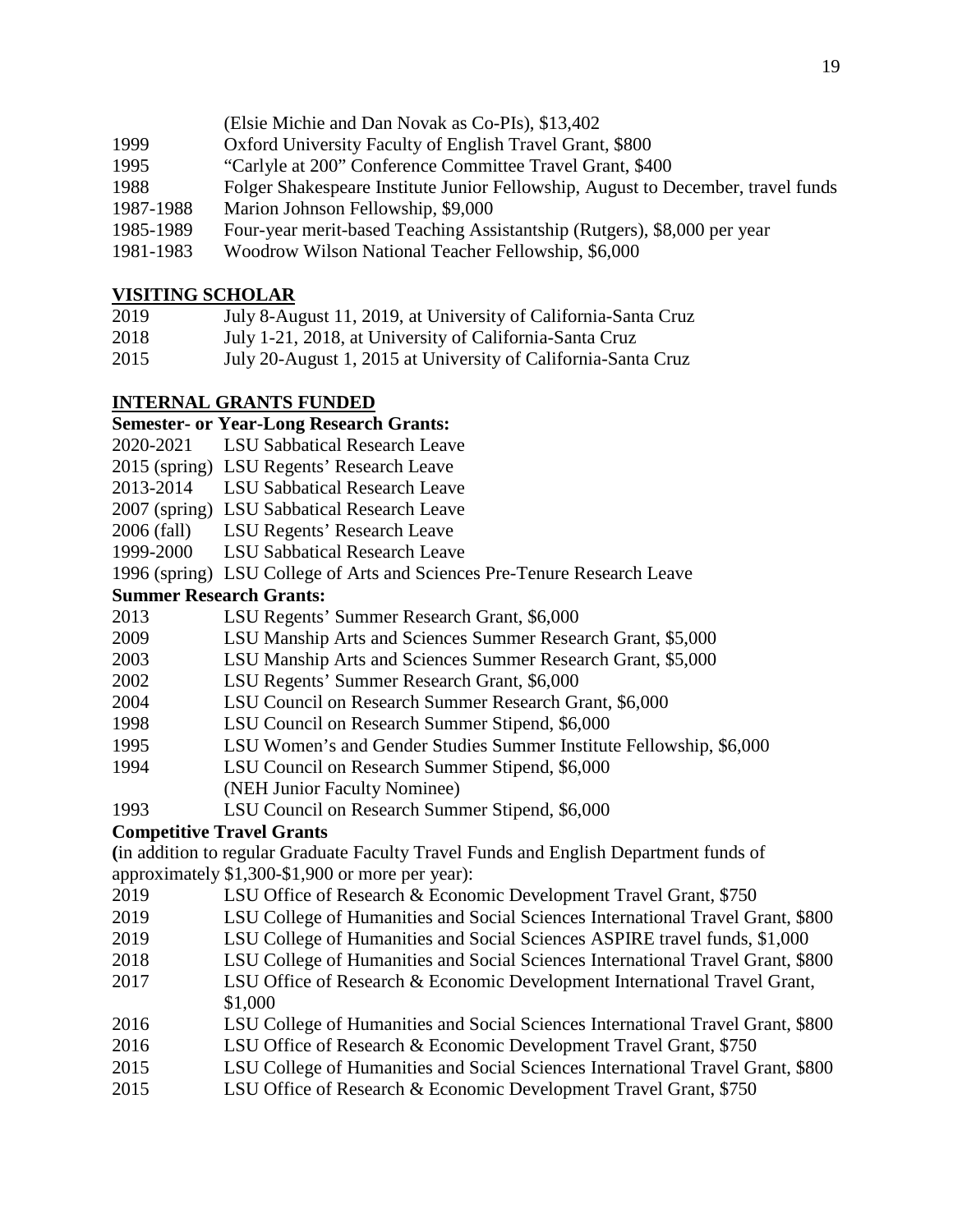| 2014 | LSU College of Humanities and Social Sciences International Travel Grant, \$800 |
|------|---------------------------------------------------------------------------------|
| 2014 | LSU Office of Research & Economic Development International Travel Grant,       |
|      | \$1,000                                                                         |
| 2013 | LSU Office of Research & Economic Development Travel Grant, \$750               |
| 2012 | LSU Office of Research & Economic Development Travel Grant, \$750               |
| 2012 | LSU Teaching Enhancement Fund Travel Grant, \$500                               |
| 2011 | LSU Office of Research & Economic Development Travel Grant, \$750               |
| 2011 | LSU College of Humanities & Social Sciences International Travel Grant, \$1,200 |
| 2010 | LSU Office of Research & Economic Development International Travel Grant,       |
|      | \$1,000                                                                         |
| 2010 | LSU Office of Research & Economic Development Travel Grant, \$750               |
| 2009 | LSU College of Arts & Sciences International Travel Grant, \$800                |
| 2008 | LSU Office of Research & Economic Development International Travel Grant,       |
|      | \$1,000                                                                         |
| 2007 | LSU Office of Research & Economic Development Travel Grant, \$750               |
| 2006 | LSU Office of Research & Economic Development Travel Grant, \$750               |
| 2006 | LSU Office of Research & Economic Development Travel Grant, \$750               |
| 2005 | LSU Office of Research & Economic Development International Travel Grant,       |
|      | \$1,000                                                                         |
| 2005 | LSU College of Arts and Sciences International Travel Grant, \$800              |
| 2004 | LSU Office of Research & Economic Development Travel Grant, \$750               |

## **PROFESSIONAL SERVICE**

- North American Editor of *Nineteenth-Century Theatre & Film*, January 1, 2015-present
- President/lead organizer, Nineteenth-Century Theatre Caucus (19CTC), 2012-present. International working group of researchers meeting annually at NAVSA since 2012
- President of Interdisciplinary Nineteenth-Century Studies (INCS), 2016 & 2017; 1<sup>st</sup> Vice-President, 2014 &2015; 2nd Vice-President, 2012 & 2013
- Modern Languages Association (MLA) Program Committee Member, 2012-2015
- Co-Moderator of the Association of Departments of English (ADE) Summer Seminar Pre-Seminar Workshop for Directors of Graduate Studies, June 3, 2012 (with John Stevenson, Dean of the Graduate School at the University of Colorado, Boulder)

## **International Boards:**

- Dickens Project Executive Committee, 2/2016-7/2019
- Board of Directors of Research Society for Victorian Periodicals (RSVP), 2013-2015 (two-year term)
- Interdisciplinary Nineteenth-Century Studies (INCS) Executive Board, 2007-20011
- Founding Advisory Victorian Editorial Board of Oxford University Press Bibliographies Online (OBO)
- Editorial Board of *Nineteenth-Century Contexts*
- Editorial Board of *Nineteenth-Century Studies*
- Editorial Board of *Review19*
- Advisory Board of Streaky Bacon: A Guide to Victorian Adaptations a curated website on adaptations of Victorian literature

# **International Prizes and Grants Judged:**

• The Israel Science Foundation, Individual Research Grant, 2018